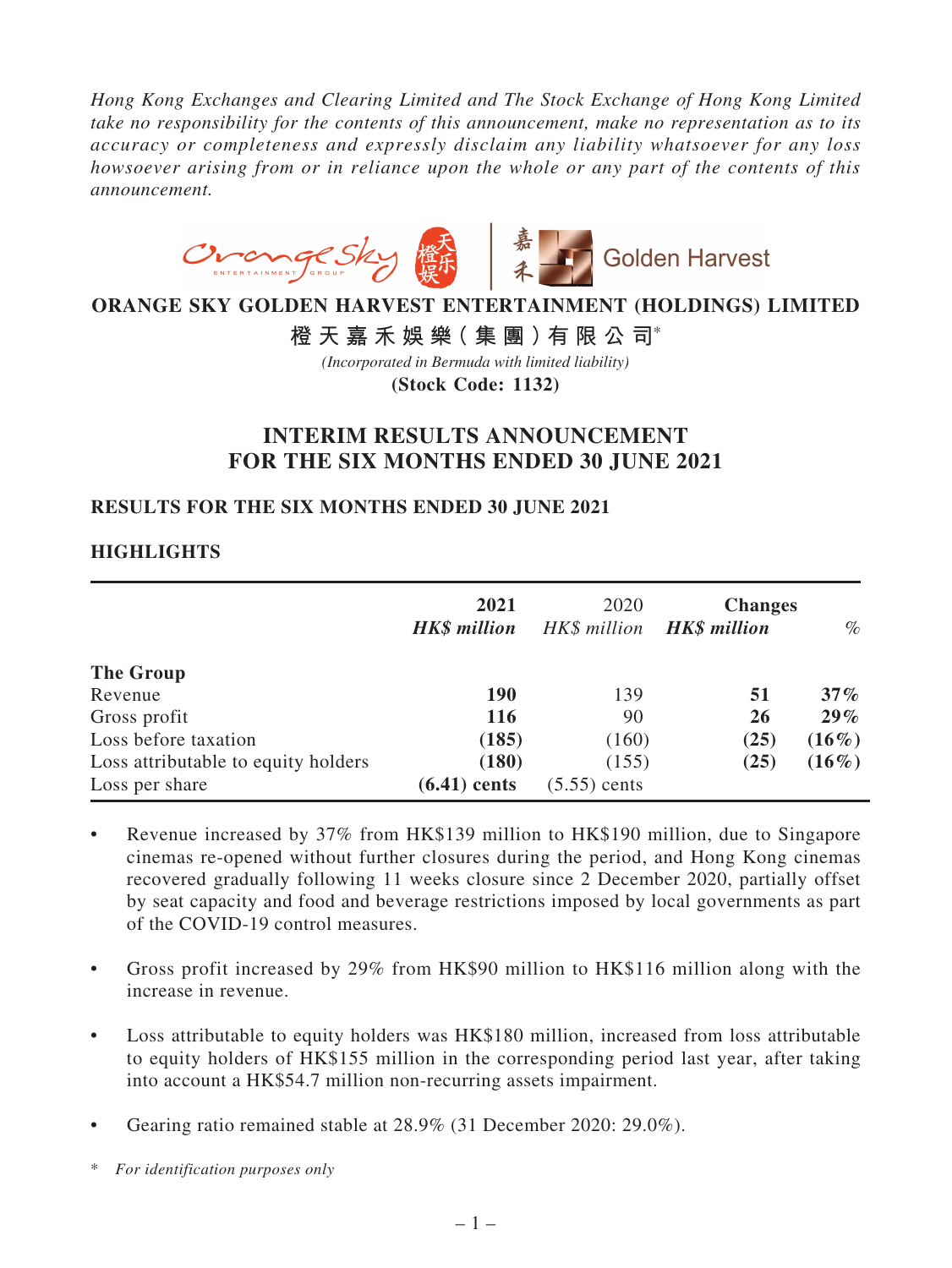# **INTERIM RESULTS**

The Board (the "Board") of directors (the "Directors" and each "Director") of Orange Sky Golden Harvest Entertainment (Holdings) Limited (the "Company") is pleased to announce the unaudited consolidated results of the Company and its subsidiaries (collectively, the "Group") for the six months ended 30 June 2021 together with the comparative figures for the preceding six months ended 30 June 2020. The consolidated results have been reviewed by the audit committee of the Company (the "Audit Committee").

# **CONSOLIDATED INCOME STATEMENT**

|                                                            |                | Six months      | Six months  |
|------------------------------------------------------------|----------------|-----------------|-------------|
|                                                            |                | ended           | ended       |
|                                                            |                | 30 June         | 30 June     |
|                                                            | <b>Note</b>    | 2021            | 2020        |
|                                                            |                | <b>HK\$'000</b> | HK\$'000    |
|                                                            |                | (Unaudited)     | (Unaudited) |
| <b>Revenue</b>                                             | $\mathfrak{Z}$ | 190,062         | 138,765     |
| Cost of sales                                              |                | (73, 730)       | (48,296)    |
| Gross profit                                               |                | 116,332         | 90,469      |
| Other revenue                                              |                | 26,141          | 53,994      |
| Other net loss                                             |                | (917)           | (2,827)     |
| Selling and distribution costs                             |                | (174, 569)      | (182, 481)  |
| General and administrative expenses                        |                | (39, 884)       | (40, 754)   |
| Other operating expenses                                   |                | (55, 353)       | (6, 873)    |
| <b>Loss from operations</b>                                |                | (128, 250)      | (88, 472)   |
| Finance costs                                              | 5(a)           | (27, 565)       | (38,086)    |
| Share of loss of a joint venture                           |                | (29, 377)       | (33, 462)   |
| <b>Loss before taxation</b>                                | $\sqrt{2}$     | (185, 192)      | (160, 020)  |
| Income tax credit                                          | 6              | 5,664           | 4,599       |
| Loss for the period                                        |                | (179, 528)      | (155, 421)  |
| <b>Attributable to:</b>                                    |                |                 |             |
| Equity holders of the Company<br>Non-controlling interests |                | (179, 528)      | (155, 421)  |
|                                                            |                | (179, 528)      | (155, 421)  |
| Loss per share (HK cent)                                   | $\overline{7}$ |                 |             |
| Basic and diluted                                          |                | (6.41)          | (5.55)      |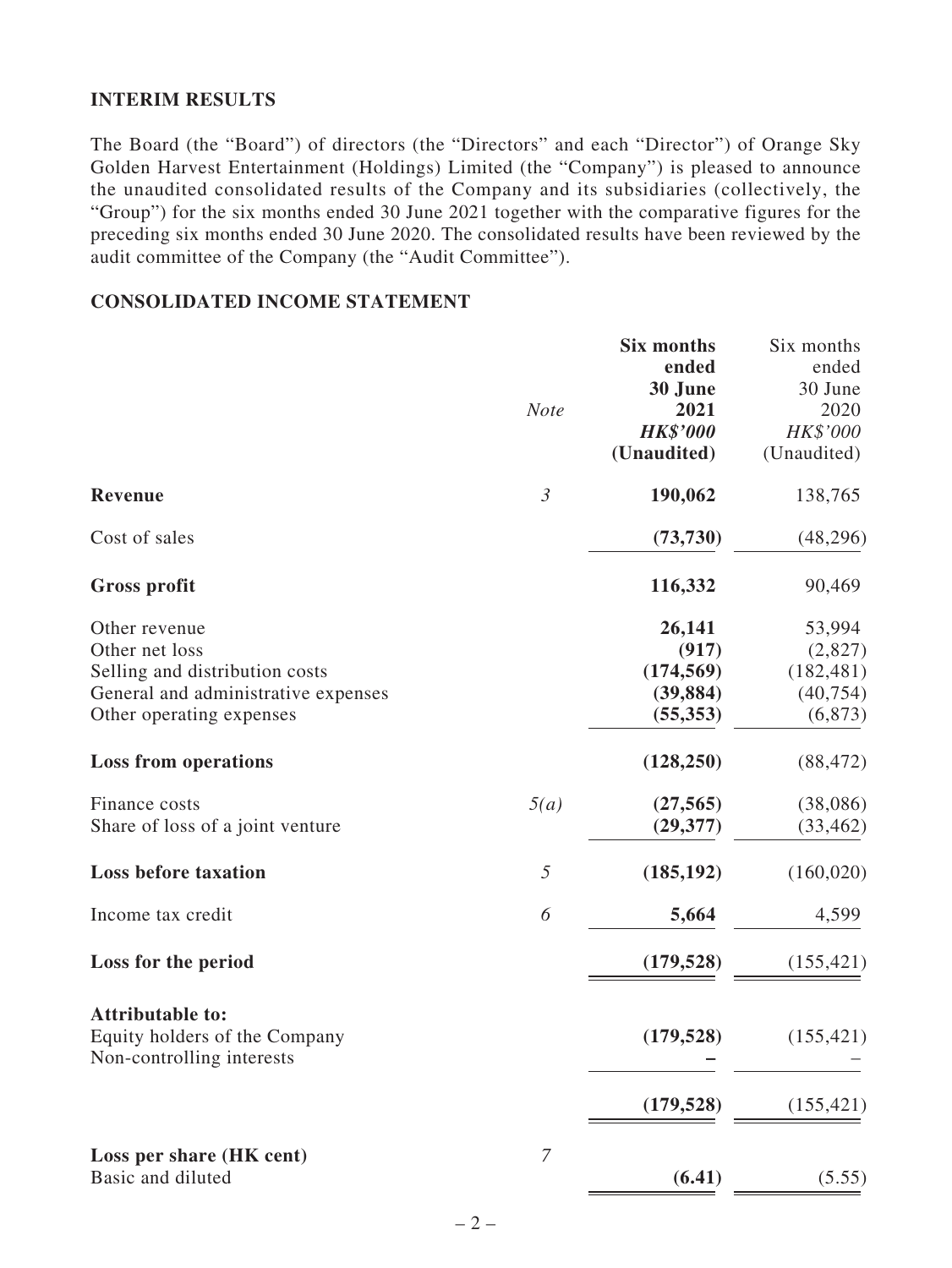# **CONSOLIDATED STATEMENT OF COMPREHENSIVE INCOME**

|                                                                    | <b>Six months</b> | Six months  |
|--------------------------------------------------------------------|-------------------|-------------|
|                                                                    | ended             | ended       |
|                                                                    | 30 June           | 30 June     |
|                                                                    | 2021              | 2020        |
|                                                                    | <b>HK\$'000</b>   | HK\$'000    |
|                                                                    | (Unaudited)       | (Unaudited) |
| Loss for the period                                                | (179, 528)        | (155, 421)  |
| Other comprehensive income for the period                          |                   |             |
| Items that may be reclassified subsequently to profit or loss:     |                   |             |
| Exchange differences on translation of<br>financial statements of: |                   |             |
| — subsidiaries outside Hong Kong                                   | (24, 144)         | (56, 858)   |
| — a joint venture outside Hong Kong                                | 3,836             | 5,330       |
|                                                                    | (20, 308)         | (51, 528)   |
| Total comprehensive income for the period                          | (199, 836)        | (206, 949)  |
| Total comprehensive income attributable to:                        |                   |             |
| Equity holders of the Company                                      | (199, 831)        | (206, 958)  |
| Non-controlling interests                                          | (5)               |             |
| Total comprehensive income for the period                          | (199, 836)        | (206, 949)  |

*Note:* There is no tax effect relating to the above components of the comprehensive income.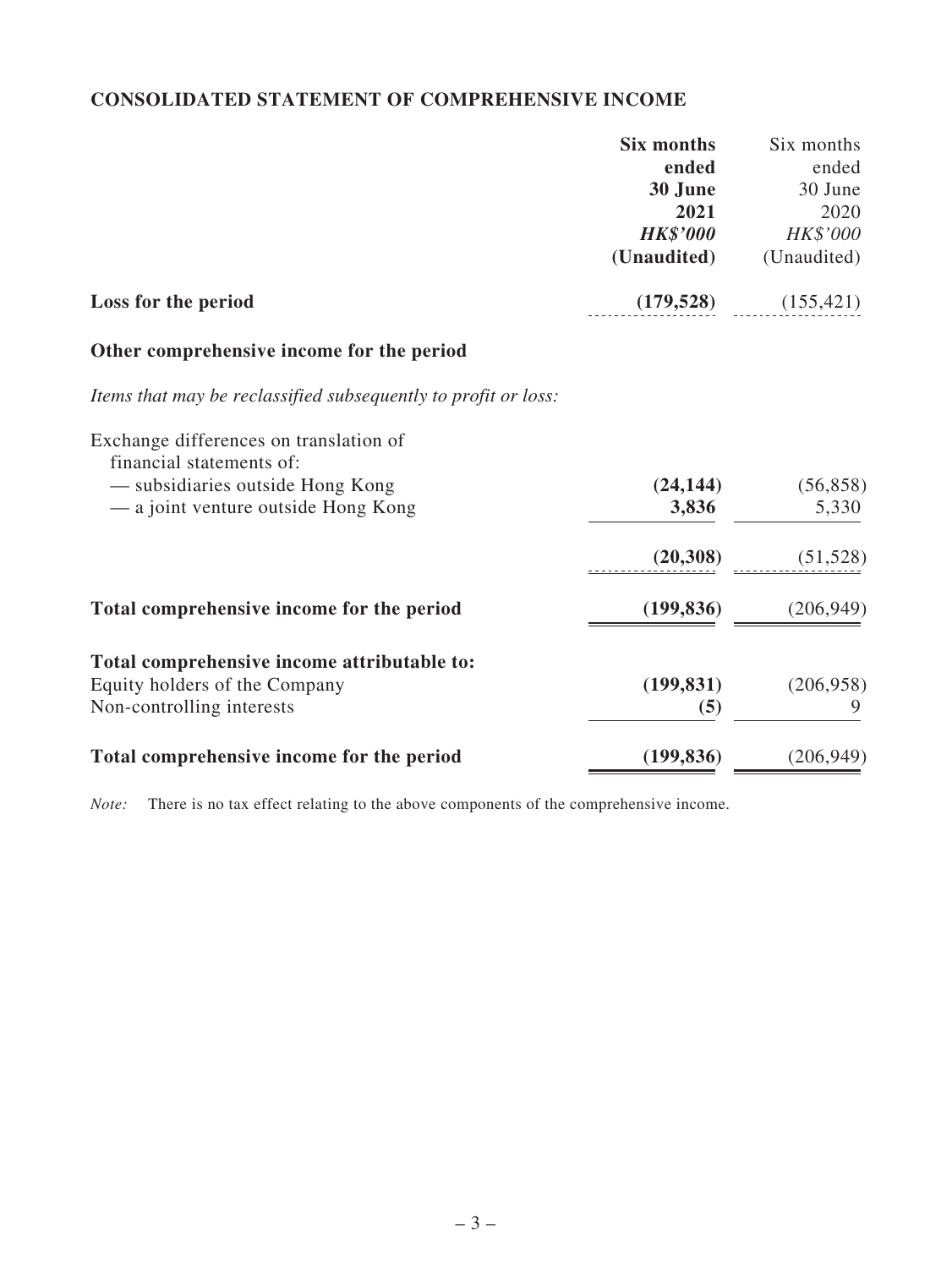# **CONSOLIDATED STATEMENT OF FINANCIAL POSITION**

|                                              |             | As at           | As at       |
|----------------------------------------------|-------------|-----------------|-------------|
|                                              |             | 30 June         | 31 December |
|                                              | <b>Note</b> | 2021            | 2020        |
|                                              |             | <b>HK\$'000</b> | HK\$'000    |
|                                              |             | (Unaudited)     | (Audited)   |
| <b>Non-current assets</b>                    |             |                 |             |
| Investment property                          |             | 14,000          | 14,000      |
| Other property, plant and equipment          |             | 331,424         | 327,797     |
| Right-of-use assets                          |             | 1,267,123       | 1,244,322   |
|                                              |             | 1,612,547       | 1,586,119   |
| Interest in a joint venture                  |             | 77,998          | 103,540     |
| Other receivables, deposits and prepayments  |             | 35,020          | 37,363      |
| Intangible assets                            |             | 522,415         | 530,756     |
| Goodwill                                     |             | 573,933         | 633,118     |
| Pledged bank deposits                        |             | 50,000          | 50,000      |
|                                              |             | 2,871,913       | 2,940,896   |
| <b>Current assets</b>                        |             |                 |             |
| Inventories                                  |             | 2,090           | 3,513       |
| Film rights                                  |             | 54,243          | 46,717      |
| Trade receivables                            | 8           | 14,858          | 13,358      |
| Other receivables, deposits and prepayments  |             | 133,842         | 146,392     |
| Pledged bank deposit                         |             | 17,850          | 17,850      |
| Deposits and cash                            |             | 789,828         | 985,546     |
|                                              |             | 1,012,711       | 1,213,376   |
| <b>Current liabilities</b>                   |             |                 |             |
| <b>Bank</b> loans                            |             | 139,965         | 148,176     |
| Trade payables                               | 9           | 48,137          | 53,693      |
| Other payables and accrued charges           |             | 122,317         | 122,238     |
| Deferred revenue                             |             | 41,534          | 48,416      |
| Lease liabilities                            |             | 91,965          | 100,328     |
| Taxation payable                             |             | 1,315           | 9,321       |
|                                              |             | 445,233         | 482,172     |
| <b>Net current assets</b>                    |             | 567,478         | 731,204     |
| <b>Total assets less current liabilities</b> |             | 3,439,391       | 3,672,100   |
|                                              |             |                 |             |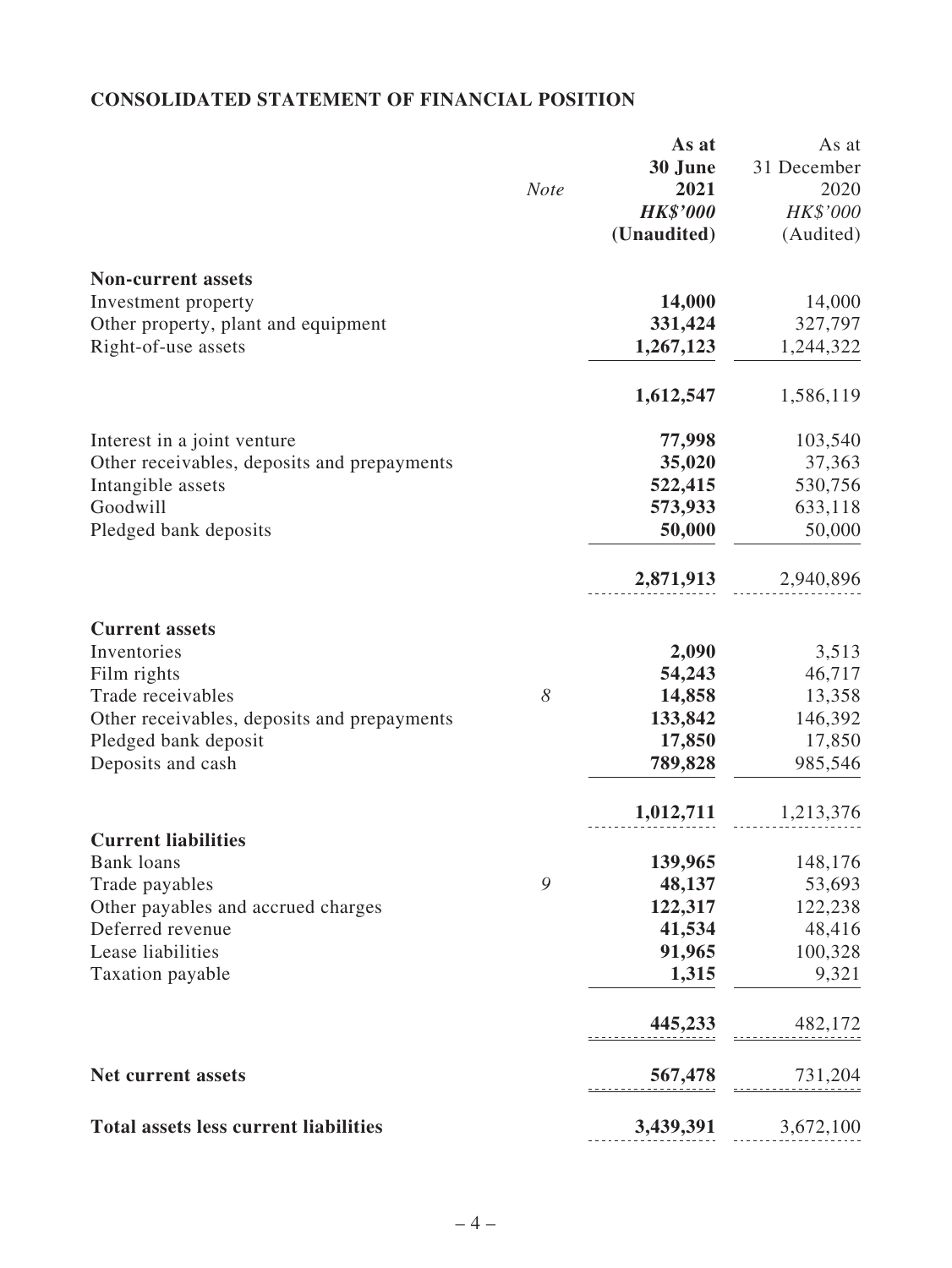|                                             |             | As at           | As at       |
|---------------------------------------------|-------------|-----------------|-------------|
|                                             |             | 30 June         | 31 December |
|                                             | <b>Note</b> | 2021            | 2020        |
|                                             |             | <b>HK\$'000</b> | HK\$'000    |
|                                             |             | (Unaudited)     | (Audited)   |
| <b>Non-current liabilities</b>              |             |                 |             |
| <b>Bank</b> loans                           |             | 984,574         | 1,057,943   |
| Lease liabilities                           |             | 618,201         | 568,563     |
| Deferred tax liabilities                    |             | 153,717         | 162,859     |
|                                             |             | 1,756,492       | 1,789,365   |
| <b>NET ASSETS</b>                           |             | 1,682,899       | 1,882,735   |
| <b>CAPITAL AND RESERVES</b>                 |             |                 |             |
| Share capital                               |             | 279,967         | 279,967     |
| Reserves                                    |             | 1,403,534       | 1,603,365   |
| Total equity attributable to equity holders |             |                 |             |
| of the Company                              |             | 1,683,501       | 1,883,332   |
| <b>Non-controlling interests</b>            |             | (602)           | (597)       |
| <b>TOTAL EQUITY</b>                         |             | 1,682,899       | 1,882,735   |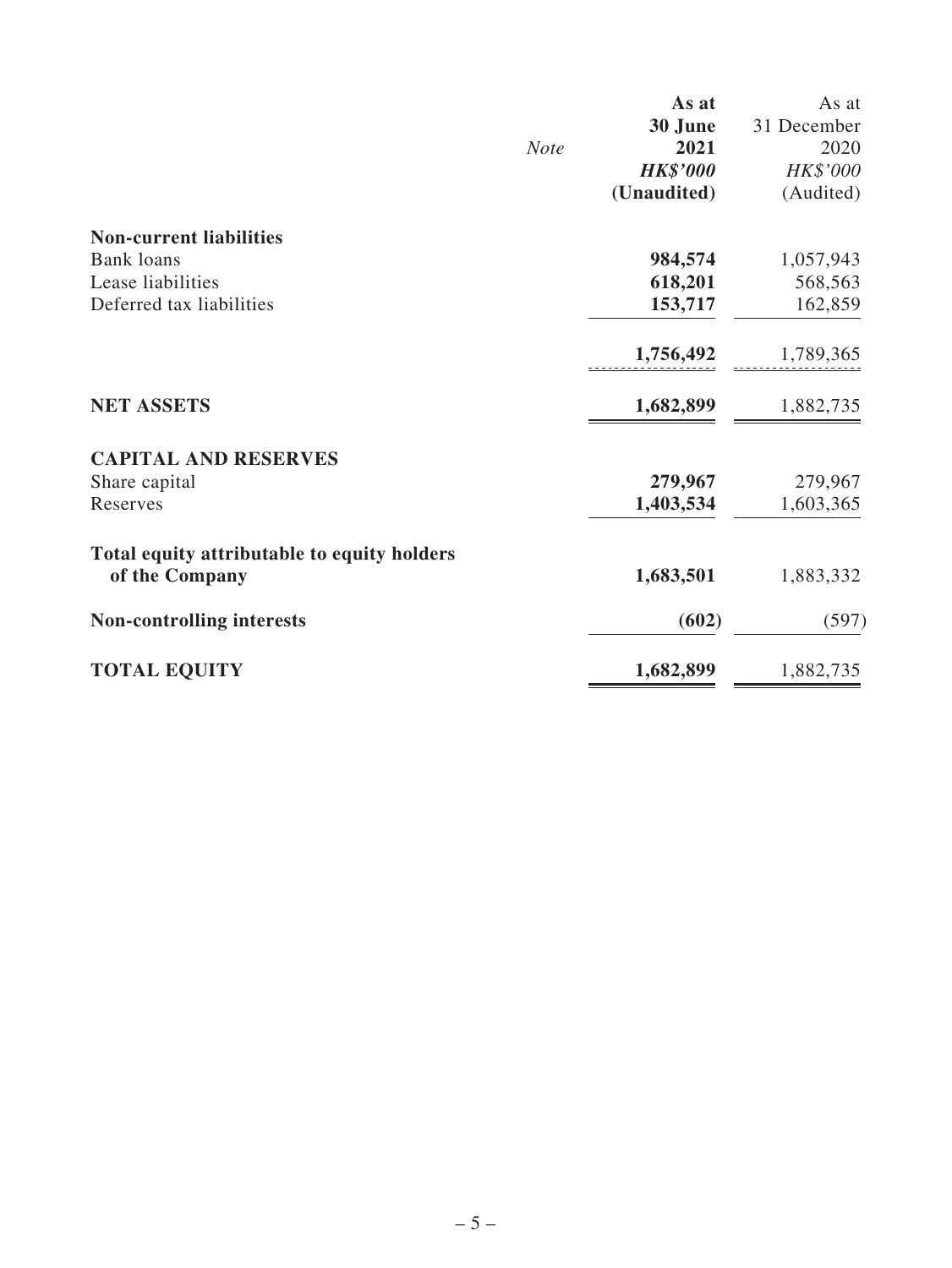# **NOTES TO THE UNAUDITED INTERIM FINANCIAL INFORMATION**

### **1 BASIS OF PREPARATION**

The interim results set out in this announcement do not constitute the Group's interim financial report for the six months ended 30 June 2021 but are extracted from that interim report.

The interim financial information has been prepared in accordance with the applicable disclosure provisions of the Rules Governing the Listing of Securities on The Stock Exchange of Hong Kong Limited, including compliance with Hong Kong Accounting Standard ("HKAS") 34, Interim financial reporting, issued by the Hong Kong Institute of Certified Public Accountants ("HKICPA"). It was authorised for issue on 30 August 2021.

The interim financial information has been prepared in accordance with the same accounting policies adopted in the 2020 annual financial statements, except for the accounting policy changes that are expected to be reflected in the 2021 annual financial statements as set out in note 2.

The preparation of the interim financial information in conformity with HKAS 34 requires management to make judgements, estimates and assumptions that affect the application of policies and reported amounts of assets and liabilities, income and expenses on a year to date basis. Actual results may differ from these estimates.

The interim financial information contains condensed consolidated financial information and selected explanatory notes. The notes include an explanation of events and transactions that are significant to an understanding of the changes in financial position and performance of the Group since the 2020 annual financial statements. The condensed consolidated interim financial information and notes thereon do not include all of the information required for a full set of financial statements prepared in accordance with Hong Kong Financial Reporting Standards ("HKFRSs").

The interim financial information is unaudited, but has been reviewed by KPMG in accordance with Hong Kong Standard on Review Engagements 2410, *Review of interim financial information performed by the independent auditor of the entity*, issued by the HKICPA.

### **2 CHANGES IN ACCOUNTING POLICIES**

The Group has applied the following amendments to HKFRSs issued by the HKICPA to these interim financial information for the current accounting period:

- Amendment to HKFRS 16, *Covid-19-related rent concessions beyond 30 June 2021*
- Amendments to HKFRS 9, HKAS 39, HKFRS 7, HKFRS 4 and HKFRS 16, *Interest rate benchmark reform — phase 2*

Other than the amendment to HKFRS 16, the Group has not applied any new standard or interpretation that is not yet effective for the current accounting period. Impacts of the adoption of the amended HKFRS are discussed below: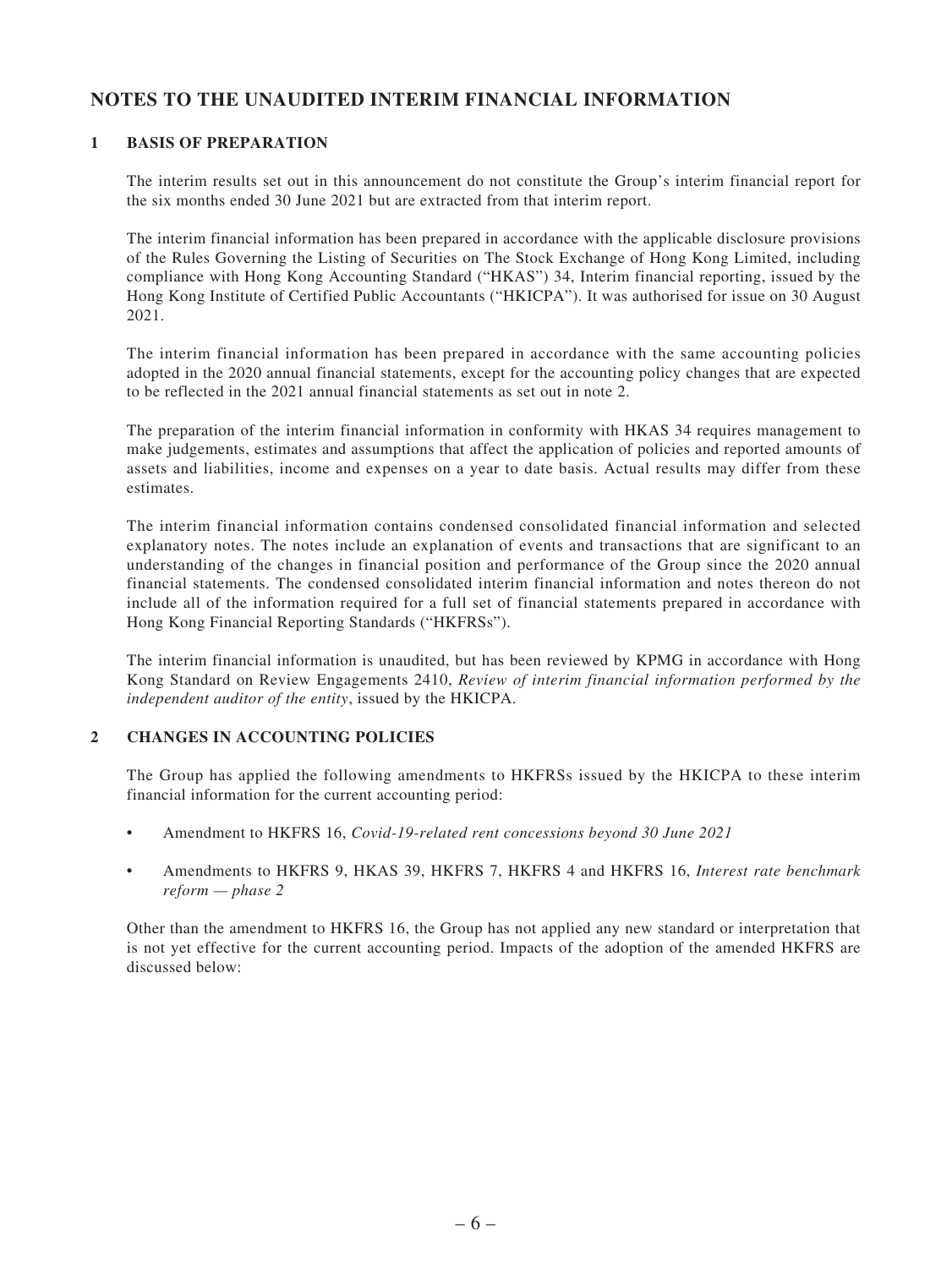#### **Amendment to HKFRS 16,** *Covid-19-related rent concessions beyond 30 June 2021 (2021 amendment)*

The Group previously applied the practical expedient in HKFRS 16 such that as lessee it was not required to assess whether rent concessions occurring as a direct consequence of the COVID-19 pandemic were lease modifications, if the eligibility conditions are met. One of these conditions requires the reduction in lease payments affect only payments originally due on or before a specified time limit. The 2021 amendment extends this time limit from 30 June 2021 to 30 June 2022.

The Group has early adopted the 2021 amendment in this financial year. Accordingly, these rent concessions are now accounted for as negative variable lease payments, and are recognised in profit or loss in the period in which the event or condition that triggers those payments occurred. There is no impact on the opening balance of equity at 1 January 2021.

### **3 REVENUE**

Revenue, which is from contracts within the scope of HKFRS 15, represents income from the sale of film, video and television rights, film and television drama distribution, theatre operation, promotion and advertising services, agency and consultancy services, sale of audio visual products, membership fees and food and beverage sales.

The Group's customer base is diversified and there is no customer with whom transactions have exceeded 10% of the Group's revenue.

### **4 SEGMENT REPORTING**

The Group manages its businesses by geography. In a manner consistent with the way in which information is reported internally to the Group's most senior executive management for the purposes of resources allocation and performance assessment, the Group has presented the following reportable segments. No operating segments have been aggregated to form the reportable segments, which are as follows:

- Hong Kong
- Mainland China
- Singapore
- — Taiwan

The results of the Group's revenue from external customers for entities located in Hong Kong, Mainland China, Singapore and Taiwan are set out in the table below.

Each of the above reportable segments primarily derives its revenue from film exhibition, film and video distribution, film and television programme production and the provision of advertising and consultancy services. For the purposes of assessing segment performance and allocating resources between segments, the Group's senior executive management monitors the revenue and results attributable to each reportable segment on the following bases:

#### **Segment revenue and results**

Revenue is allocated to the reportable segments based on the local entities' location of external customers. Expenses are allocated to the reportable segments with reference to sales generated by those segments and the expenses incurred by those geographical locations or which otherwise arise from the depreciation and amortisation of assets attributable to those segments.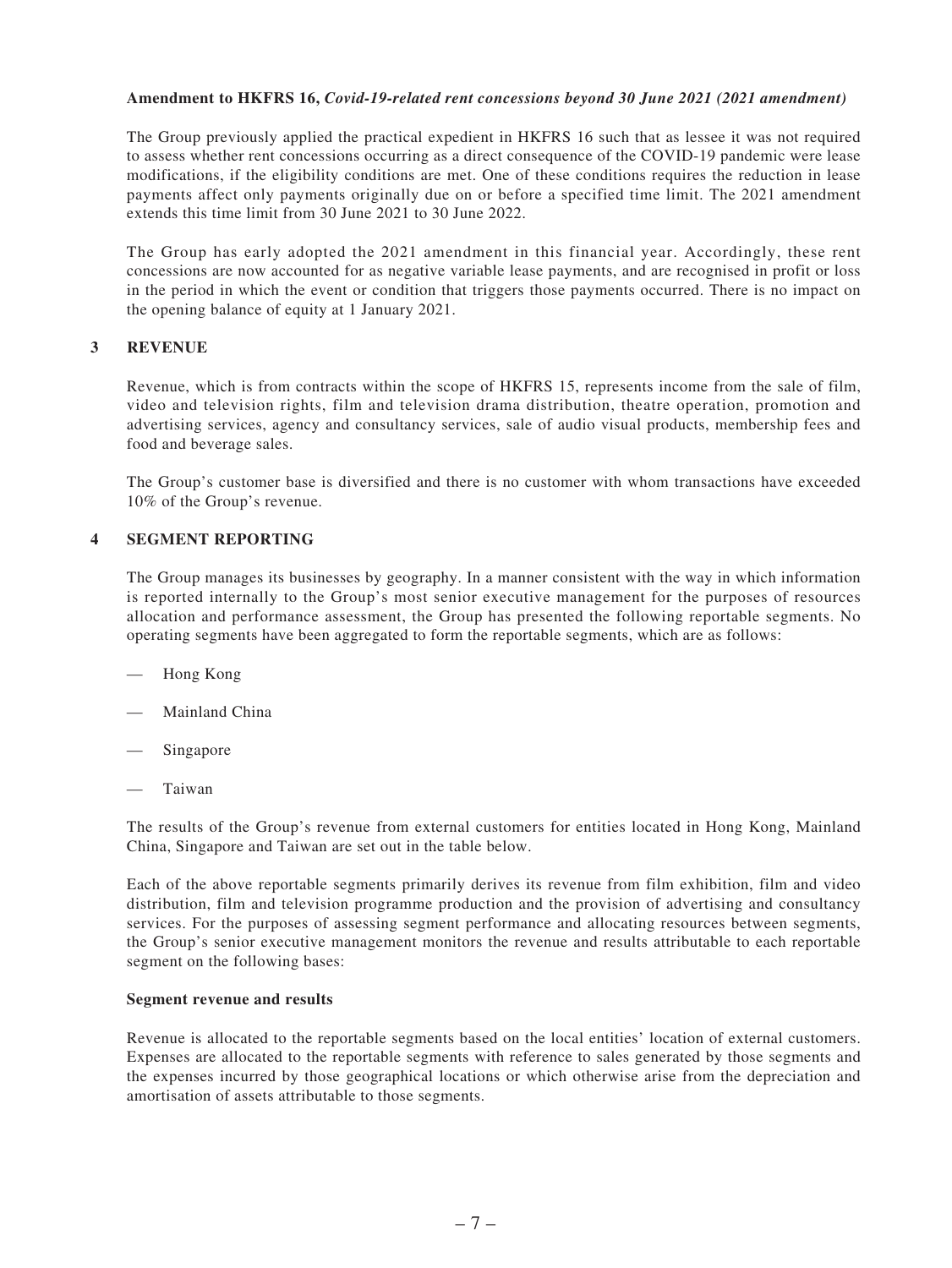The measure used for reporting segment profit is adjusted operating profit after taxation where net finance costs, exchange differences and extraordinary items are excluded, and the effect of HKFRS 16, *Leases* is adjusted as if the rentals had been recognised under HKAS 17, *Leases*. To arrive at adjusted operating profit after taxation, the Group's profit is further adjusted for items not specifically attributable to individual segments, such as directors' and auditors' remuneration and head office or corporate administration costs.

In addition to receiving segment information concerning operating loss after taxation, management is provided with segment information concerning revenue.

Management evaluates performance primarily based on operating loss including the share of results of a joint venture. Intra-segment pricing is generally determined on an arm's length basis.

Segment information regarding the Group's revenue and results by geographical market is presented below:

|                                                 | Six months ended 30 June (unaudited) |                |                 |                                    |                |           |                          |                          |                 |              |
|-------------------------------------------------|--------------------------------------|----------------|-----------------|------------------------------------|----------------|-----------|--------------------------|--------------------------|-----------------|--------------|
|                                                 | <b>Hong Kong</b>                     |                |                 | <b>Mainland China</b><br>Singapore |                |           | Taiwan                   |                          |                 | Consolidated |
|                                                 | 2021                                 | 2020           | 2021            | 2020                               | 2021           | 2020      | 2021                     | 2020                     | 2021            | 2020         |
|                                                 | HK\$'000                             | HK\$'000       | <b>HK\$'000</b> | HK\$'000                           | HK\$'000       | HK\$'000  | <b>HK\$'000</b>          | HK\$'000                 | <b>HK\$'000</b> | HK\$'000     |
| <b>Segment revenue:</b>                         |                                      |                |                 |                                    |                |           |                          |                          |                 |              |
| Revenue                                         |                                      |                |                 |                                    |                |           |                          |                          |                 |              |
| $-$ Exhibition                                  | 39,693                               | 32,569         |                 | $\overline{a}$                     | 159,372        | 137,360   | 126,298                  | 103,652                  | 325,363         | 273,581      |
| - Distribution and production                   | 2,045                                | 6,571          |                 | 88                                 | 24,556         | 8,129     | 2,401                    | 1,361                    | 29,002          | 16,149       |
| - Club House                                    | $\overline{a}$                       | $\overline{a}$ | 1,473           | 6,217                              | $\overline{a}$ | -         | $\overline{\phantom{0}}$ | $\overline{a}$           | 1,473           | 6,217        |
| $-$ Corporate                                   | 1,132                                | 1,018          | -               | $\overline{\phantom{0}}$           |                |           |                          | $\overline{\phantom{0}}$ | 1,132           | 1,018        |
| Reportable segment revenue                      | 42,870                               | 40,158         | 1,473           | 6,305                              | 183,928        | 145,489   | 128,699                  | 105,013                  | 356,970         | 296,965      |
| Reportable segment loss after<br>taxation       | (26, 839)                            | (34, 465)      | (12, 890)       | (20,528)                           | (33,008)       | (16, 864) | (23, 543)                | (22, 442)                | (96, 280)       | (94,299)     |
| <b>Reconciliation - Revenue</b>                 |                                      |                |                 |                                    |                |           |                          |                          |                 |              |
| Reportable segment revenue                      |                                      |                |                 |                                    |                |           |                          |                          | 356,970         | 296,965      |
| Share of revenue from a                         |                                      |                |                 |                                    |                |           |                          |                          |                 |              |
| joint venture in Taiwan                         |                                      |                |                 |                                    |                |           |                          |                          | (128, 699)      | (105, 013)   |
| Elimination of intra-segmental                  |                                      |                |                 |                                    |                |           |                          |                          |                 |              |
| revenue                                         |                                      |                |                 |                                    |                |           |                          |                          | (14, 460)       | (4,623)      |
| Others                                          |                                      |                |                 |                                    |                |           |                          |                          | (23,749)        | (48, 564)    |
| <b>Consolidated revenue</b>                     |                                      |                |                 |                                    |                |           |                          |                          | 190,062         | 138,765      |
| <b>Reconciliation - Loss before</b><br>taxation |                                      |                |                 |                                    |                |           |                          |                          |                 |              |
| Reportable loss after taxation                  |                                      |                |                 |                                    |                |           |                          |                          |                 |              |
| from external customers                         |                                      |                |                 |                                    |                |           |                          |                          | (96, 280)       | (94,299)     |
| Unallocated operating expenses,                 |                                      |                |                 |                                    |                |           |                          |                          |                 |              |
| net                                             |                                      |                |                 |                                    |                |           |                          |                          | (83, 248)       | (61, 122)    |
| Non-controlling interests                       |                                      |                |                 |                                    |                |           |                          |                          | -               |              |
| Income tax credit                               |                                      |                |                 |                                    |                |           |                          |                          | (5,664)         | (4,599)      |
| <b>Consolidated loss before tax</b>             |                                      |                |                 |                                    |                |           |                          |                          | (185, 192)      | (160, 020)   |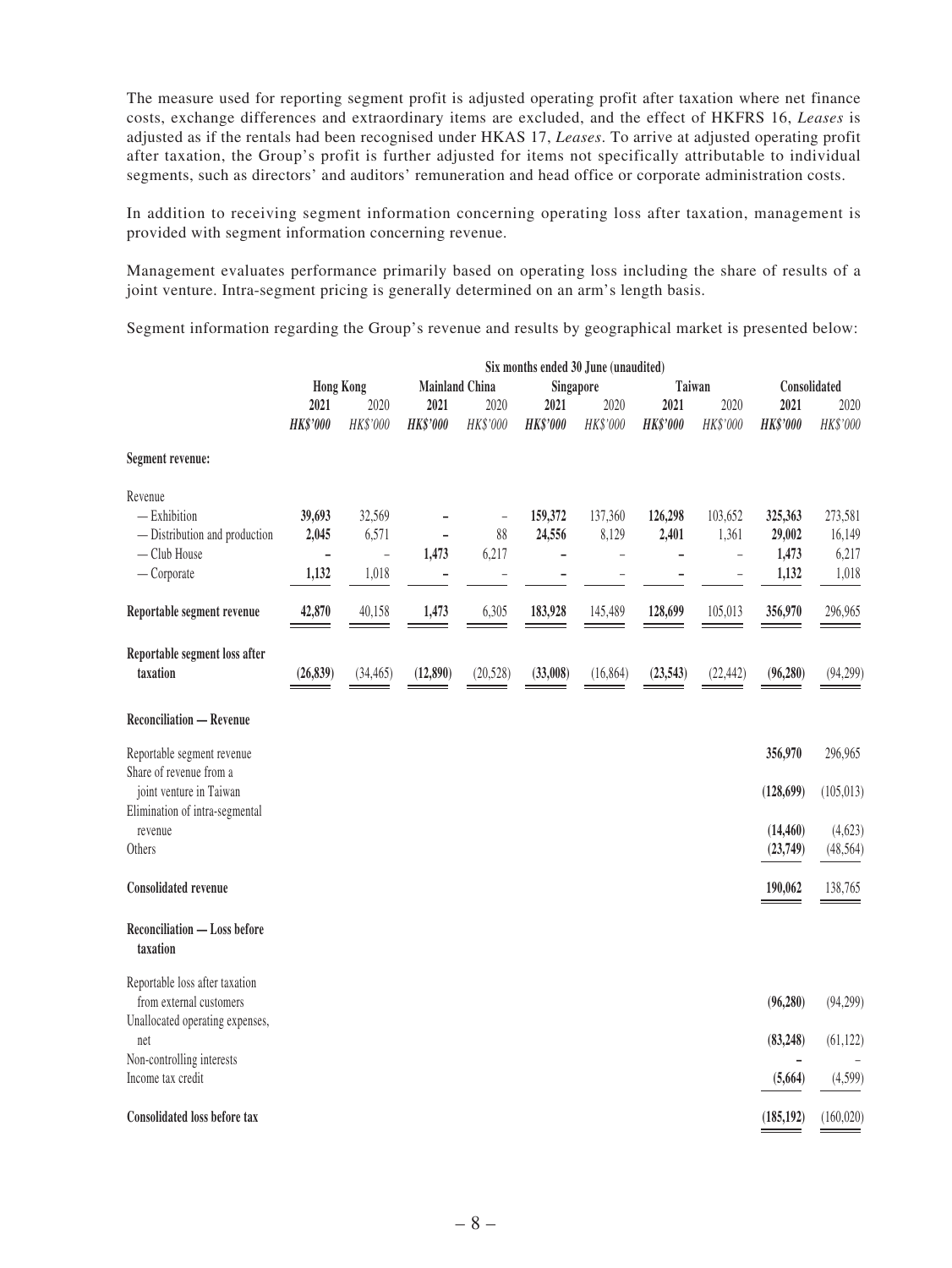### **5 LOSS BEFORE TAXATION**

Loss before taxation is arrived at after charging/(crediting):

|     |                                                                | Six months      | Six months  |
|-----|----------------------------------------------------------------|-----------------|-------------|
|     |                                                                | ended           | ended       |
|     |                                                                | 30 June         | 30 June     |
|     |                                                                | 2021            | 2020        |
|     |                                                                | <b>HK\$'000</b> | HK\$'000    |
|     |                                                                | (Unaudited)     | (Unaudited) |
| (a) | <b>Finance costs</b>                                           |                 |             |
|     | Interest on bank loans                                         | 9,720           | 17,662      |
|     | Interest on lease liabilities                                  | 12,364          | 16,810      |
|     | Other ancillary borrowing costs                                | 5,947           | 3,791       |
|     | Total finance costs on financial liabilities not at fair value |                 |             |
|     | through profit or loss                                         | 28,031          | 38,263      |
|     | Less: finance cost capitalised into construction in progress*  | (466)           | (177)       |
|     |                                                                | 27,565          | 38,086      |

\* *The finance costs have been capitalised at rates ranging from 1.73% to 1.83% (ranging from 2.70% to 4.69% per annum for the six months ended 30 June 2020) per annum for the six months ended 30 June 2021.*

### **(b) Other items**

| Cost of inventories                                | 9,111   | 6,856   |
|----------------------------------------------------|---------|---------|
| Cost of services provided                          | 64,273  | 40,265  |
| Depreciation charge                                |         |         |
| — owned property, plant and equipment              | 24,094  | 29,674  |
| — right-of-use assets                              | 54,948  | 68,125  |
| Amortisation of film rights                        | 346     | 1,175   |
| Gain on disposals of property, plant and equipment | (203)   | (104)   |
| Impairment losses on non-financial assets          |         |         |
| — cinema-related assets                            | 5,453   | 6,132   |
| — goodwill                                         | 49,239  |         |
| Exchange loss, net                                 | 1,120   | 2,931   |
| Interest income from bank deposits                 | (1,892) | (5,779) |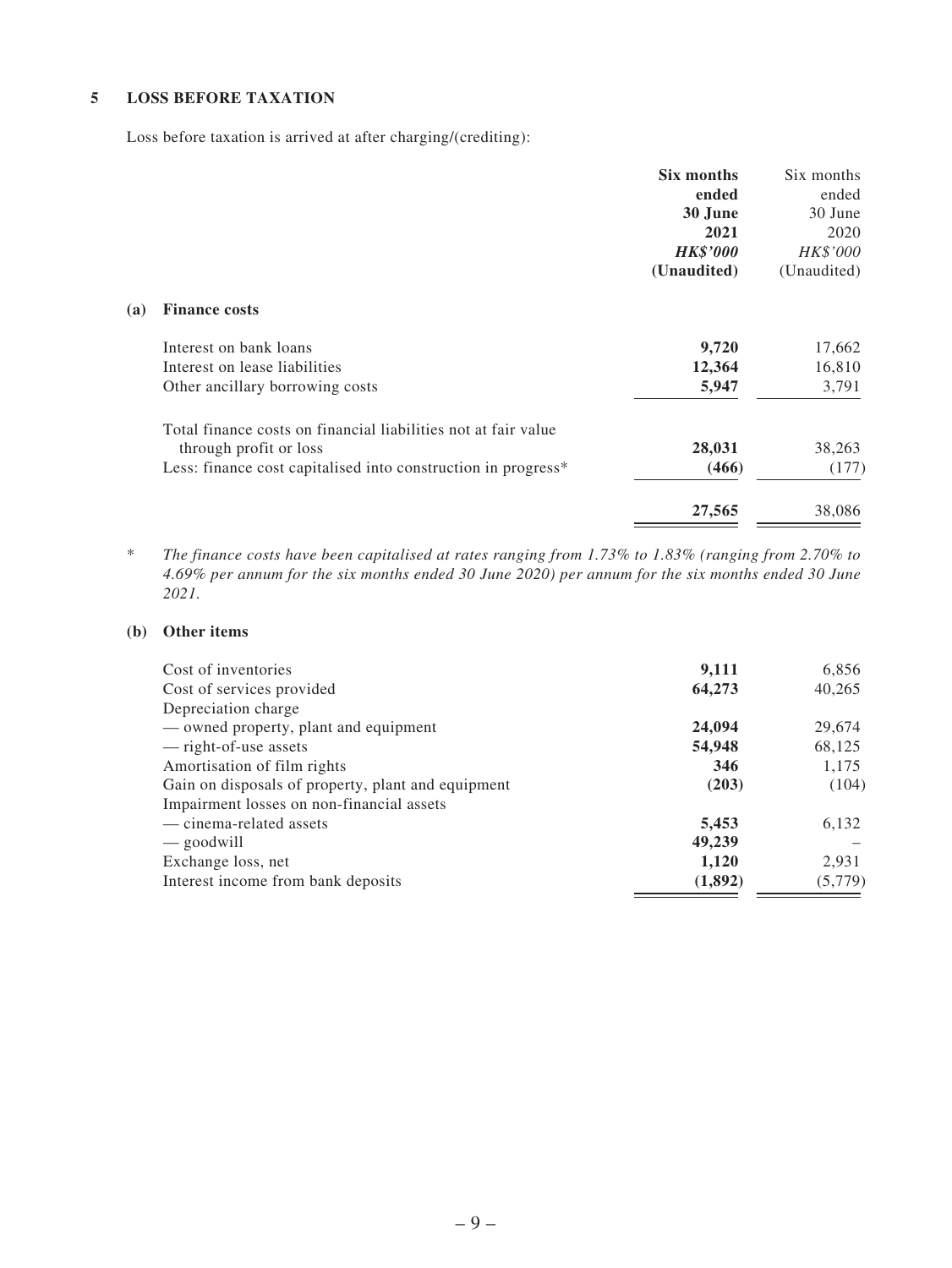### **6 INCOME TAX**

Taxation in the consolidated income statement represents:

|                                                   | Six months          | Six months   |
|---------------------------------------------------|---------------------|--------------|
|                                                   | ended               | ended        |
|                                                   | <b>30 June 2021</b> | 30 June 2020 |
|                                                   | <b>HK\$'000</b>     | HK\$'000     |
|                                                   | (Unaudited)         | (Unaudited)  |
| Current income tax                                |                     |              |
| Provision for Hong Kong tax                       |                     |              |
| Provision for overseas tax                        | 479                 | 1,519        |
| Under-provision in respect of prior periods       | 414                 |              |
|                                                   | 893                 | 1,519        |
| Deferred tax – overseas                           |                     |              |
| Origination and reversal of temporary differences | (6, 557)            | (6,118)      |
| Actual tax credit                                 | (5,664)             | (4,599)      |

No provision for Hong Kong Profits Tax has been made in the unaudited consolidated financial information as the Group sustained a loss for Hong Kong Profits Tax for both periods.

Taxation for subsidiaries outside Hong Kong is similarly calculated using the estimated annual effective rates of taxation that are expected to be applicable in the relevant jurisdictions.

### **7 LOSS PER SHARE**

### **(a) Basic loss per share**

The calculation of basic loss per share is based on the loss attributable to equity holders of the Company of HK\$179,528,000 (six months ended 30 June 2020: loss of HK\$155,421,000) and the weighted average number of ordinary shares of 2,799,669,050 (2020: 2,799,669,050 shares) in issue during the period.

*Weighted average number of ordinary shares (basic)*

|                                                      | 2021          | 2020          |
|------------------------------------------------------|---------------|---------------|
|                                                      | Number of     | Number of     |
|                                                      | shares        | shares        |
|                                                      | (Unaudited)   | (Unaudited)   |
| Issued ordinary share and weighted average number of |               |               |
| ordinary shares as at 30 June                        | 2,799,669,050 | 2,799,669,050 |

### **(b) Diluted loss per share**

The Company does not have any dilutive potential ordinary shares at 30 June 2020 and 2021. Diluted loss per share for the six months ended 30 June 2020 and 2021 is the same as the basic loss per share.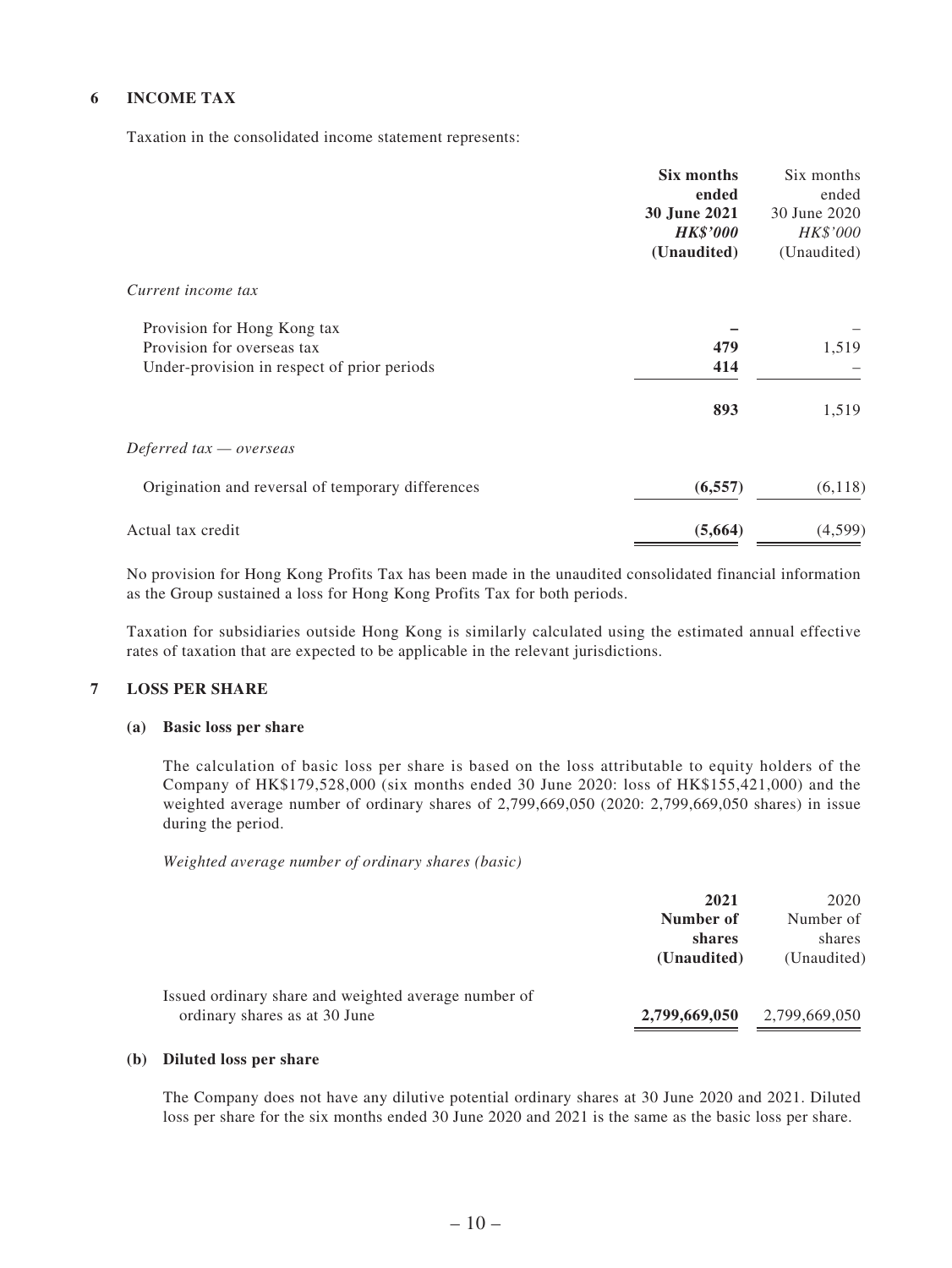#### **8 TRADE RECEIVABLES**

The Group usually grants credit periods ranging from one to three months. Each customer has a credit limit and overdue balances are regularly reviewed by management.

As of the end of the reporting period, the ageing analysis of trade receivables, based on the invoice date and net of allowance for doubtful debts, is as follows:

|                                   | As at           | As at           |
|-----------------------------------|-----------------|-----------------|
|                                   | 30 June         | 31 December     |
|                                   | 2021            | 2020            |
|                                   | <b>HK\$'000</b> | <b>HK\$'000</b> |
|                                   | (Unaudited)     | (Audited)       |
| Within 1 month                    | 6,864           | 7,123           |
| Over 1 month but within 2 months  | 1,242           | 1,454           |
| Over 2 months but within 3 months | 4,815           | 1,662           |
| Over 3 months                     | 1,937           | 3,119           |
|                                   | 14,858          | 13,358          |

### **9 TRADE PAYABLES**

As of the end of the reporting period, the ageing analysis of trade payables, based on invoice date, is as follows:

|                 | As at           | As at       |
|-----------------|-----------------|-------------|
|                 | 30 June         | 31 December |
|                 | 2021            | 2020        |
|                 | <b>HK\$'000</b> | HK\$'000    |
|                 | (Unaudited)     | (Audited)   |
| Within 3 months | 35,850          | 40,463      |
| 4 to 6 months   | 1,178           | 1,479       |
| 7 to 12 months  | 188             | 212         |
| Over 1 year     | 10,921          | 11,539      |
|                 | 48,137          | 53,693      |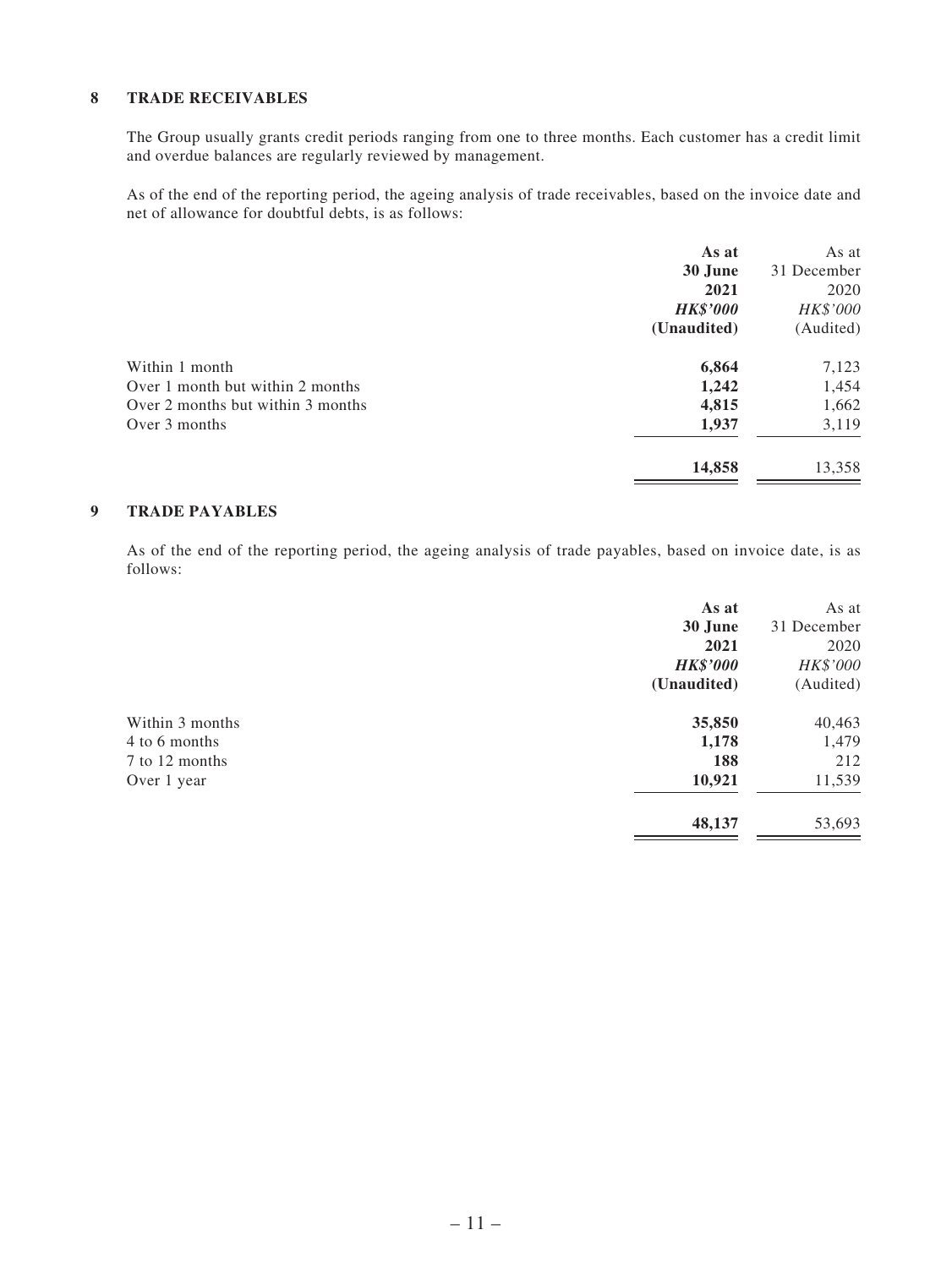# **MANAGEMENT DISCUSSION AND ANALYSIS**

### **BUSINESS REVIEW**

Founded in 1970, Orange Sky Golden Harvest Group has been a world-class Chinese language film and entertainment company primarily engaged in film exhibition, film and TV programme production, and film distribution businesses.

Since its inception, the Group has produced and financed over 600 movies and is currently the only cinema chain that operates across Hong Kong, Singapore and Taiwan. To date, the Group owns a movie library of over 140 movies. The Group has played a vital role in the development of the Chinese language film industry.

The first half of 2021 is plagued with continued challenges posted by the novel COVID-19 outbreak since 2020. In particular, lockdown measures have hit the worldwide cinema industry hard with prolonged cinema closures leading to direct loss of cinema box office revenue. The Group's cinema operations remain severely affected by the pandemic with Hong Kong and Taiwan cinemas closed for 11 weeks and 8 weeks respectively by government lockdown orders to cope with local pandemic situation. While Singapore cinemas remained opened throughout the period, the regions' cinemas are affected severely by tightening measures imposed by the government including seat capacity restrictions, controlled food and beverage consumptions inside cinema halls, as well as delay for blockbusters releases.

During the period, the Group continued to focus on cost control measures while selectively expanding our market shares by acquiring quality assets and cinema sites at discounted prices to further enjoy wider economies of scale. The Group firmly believes that its strategy to expand the single use of cinemas from movie viewing to an integrated entertainment hub featuring not only blockbuster movies, but other offline lifestyle offerings including but not limited to live music, esports, pop-art collectibles, delicious food and high-end custom cocktails, will revitalize cinemas post COVID-19. In the PRC, the Group's new venture into the country's blooming live entertainment industry is close to fruition with the first 360 theatre featuring our self-developed IP expected to stage in the 4th quarter of 2021 with the next three theatres gradually opening over the course of 2022. We believe our efforts will position the Group for rapid recovery once COVID-19 alleviates.

# **Film Exhibition**

The Group has opened a new cinema with 2 screens in Hong Kong, the Group maintained its network of 36 cinemas and 293 screens across Hong Kong, Singapore and Taiwan as of 30 June 2021. The Group's film exhibition business remained as the undisputed market leader in Singapore and Taiwan with 50% and 39% respective share in local box office during the period.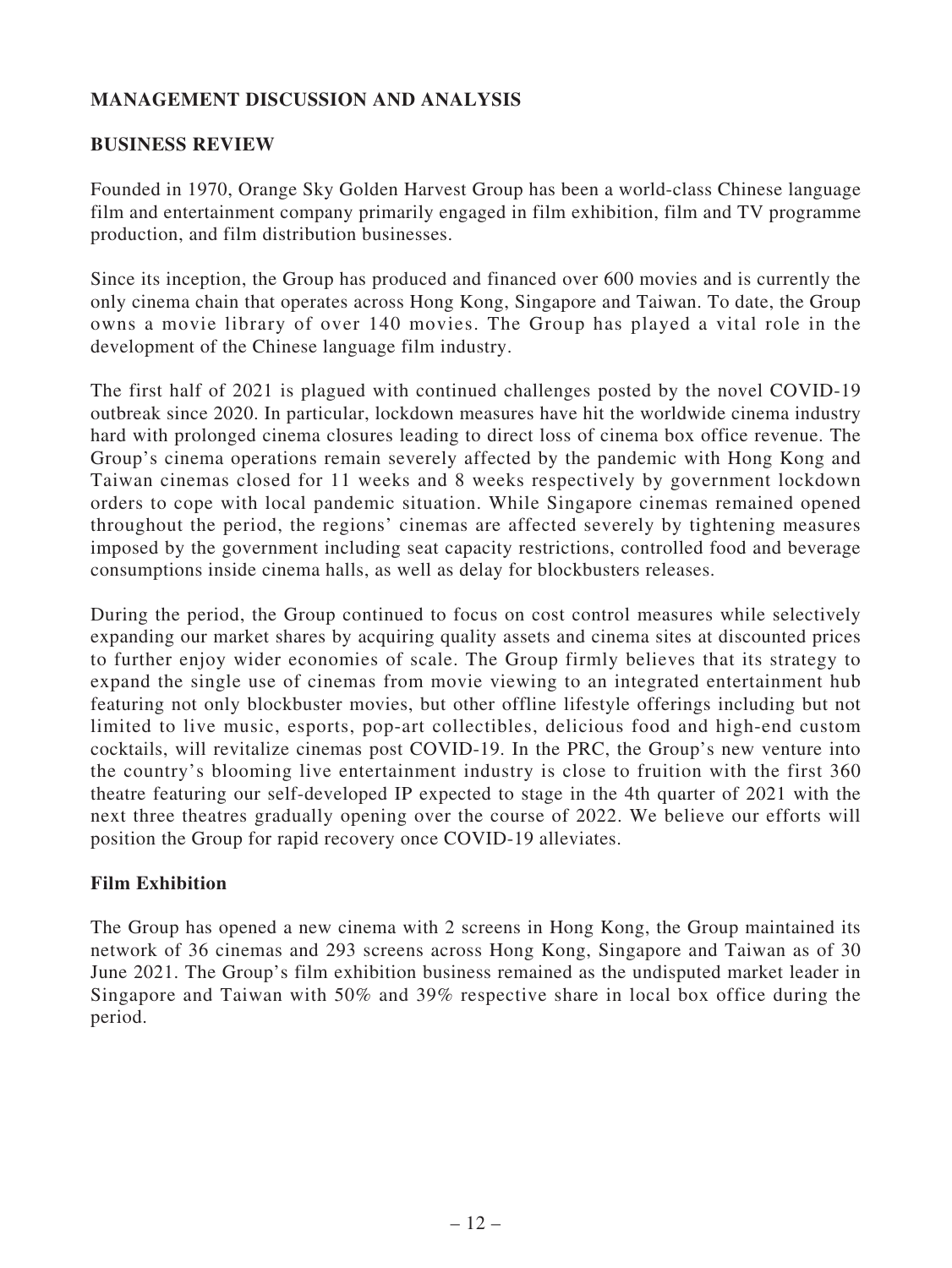The Group's business is benefited from shorter period of mandatory closures during the period as compared to last year and gradual recovery in box office with periodic alleviation in the pandemic conditions. During the period, the Group's cinemas in Singapore opened for longer period where it opened for 26 weeks (30 June 2020: 11 weeks), resulting in a higher box office income. This is partially mitigated by the temporary closure of Taiwan cinemas for 8 weeks, restrictions on food and beverage in cinema halls, seat capacity control in exhibition halls, and delay in blockbusters movies release across the three territories.

With the Group's continued effort, the Group's cinema total admissions raised by 42% from 3.8 million in the same period last year to 5.4 million during the period. Average ticket price for the three regions also recovered from HK\$63.9 to HK\$66.9 during the period.

### **Operating Statistics of the Group's Cinemas**

*(For the six months ended 30 June 2021)*

|                                   | <b>Hong Kong</b> | <b>Singapore</b> | Taiwan |
|-----------------------------------|------------------|------------------|--------|
| Number of cinemas*                |                  |                  | 15     |
| Number of screens*                | 26               | 104              | 163    |
| Admissions ( <i>million</i> )     | (0.4)            | 1.5              | 3.5    |
| Net average ticket price $(HK\$ ) | 71               | 64               | 68     |

\* at 30 June 2021

### **Hong Kong**

*Operating Statistics of the Group's Cinemas in Hong Kong (For the six months ended 30 June 2021)*

|                                    | 2021      | 2020 |
|------------------------------------|-----------|------|
| Number of cinemas*                 |           |      |
| Number of screens*                 | <b>26</b> | 24   |
| Admissions ( <i>million</i> )      | 0.4       | 0.3  |
| Net average ticket price $(HK\$ )  | 71        | 72   |
| Box office receipts (HK\$ million) | 30        | 19   |

at 30 June 2021

The Group opened a new cinema with 2 screens in Hong Kong during the period. Our Hong Kong operations branded under Golden Harvest Cinemas altogether operated 8 cinemas and 26 screens in the city as of the period end.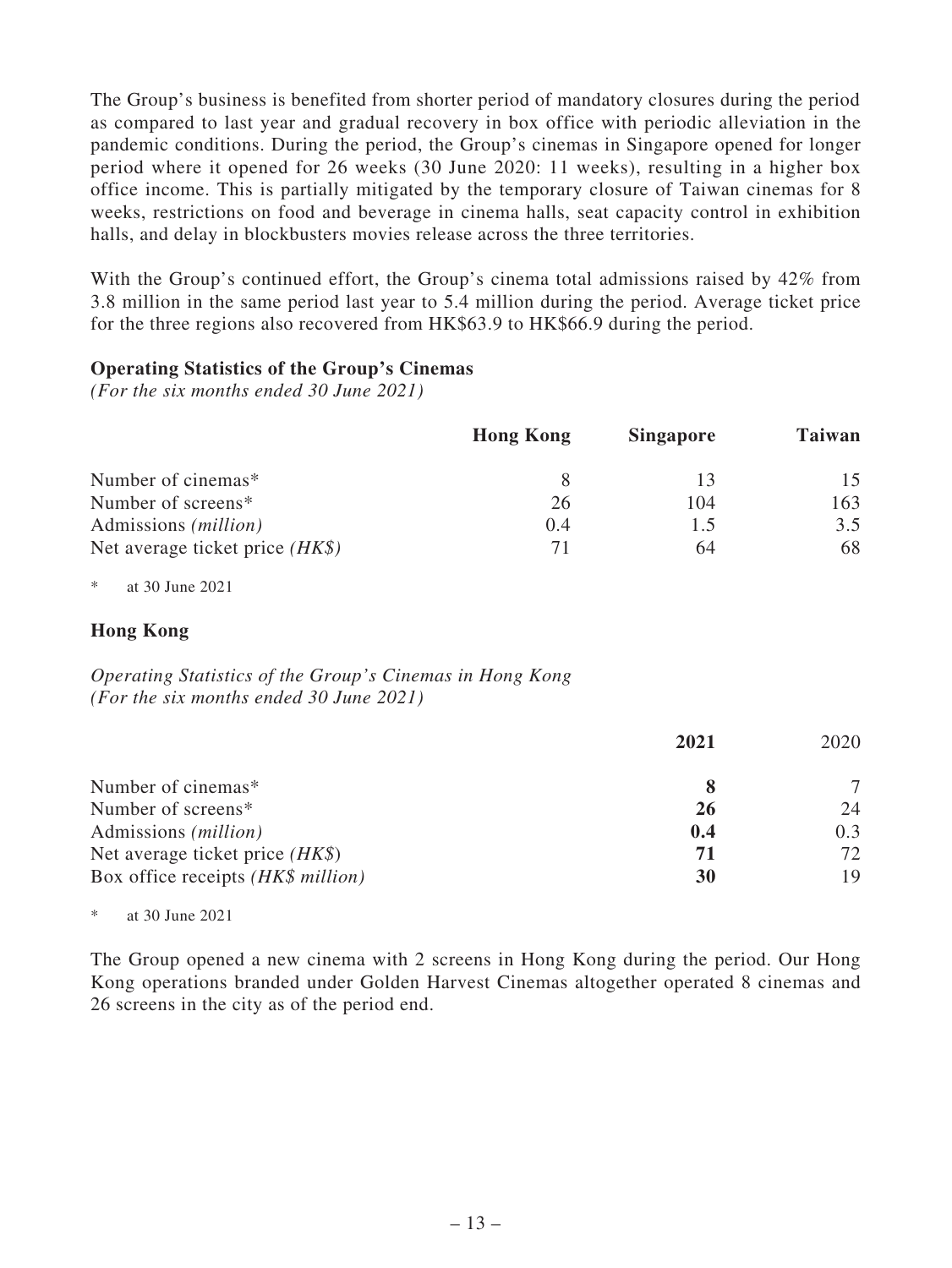All Hong Kong cinemas have been put under mandatory closure from 2 December 2020 to 17 February 2021 for a total of 11 weeks during the period. With Hong Kong COVID-19 situation alleviated considerably after the reopening, Hong Kong business has been picking up, resulting in an improvement in admissions from 0.3 million in first half of 2020 to 0.4 million during the period. Resulting from higher admissions, box office receipts increased by 57% to HK\$29.7 million in the period from HK\$19.0 million in the previous year, even the average ticket price remained similar at HK\$71.3 (30 June 2020: HK\$72.0).

Nevertheless, our Hong Kong operations remained negatively affected by social distancing measures such as separation of cinema patrons, seat capacity restrictions and no food and beverages inside exhibition halls. Further delay in blockbuster movies also added further pressures on operations during the period.

Hong Kong is the home market for the Group and the Hong Kong exhibition business has been the core of home business. Riding on the ample liquidity of the Group, improving consumer confidence amidst COVID-19 alleviation, the Group has signed lease agreements to open two new cinemas in Hong Kong with a total of 11 screens in the second half of 2021. Going forward, the Group will cautiously increase our presence in the city while trying to maximise cost efficiency.

# **Singapore**

*Operating Statistics of the Group's Cinemas in Singapore (For the six months ended 30 June 2021)*

|                                       | 2021        | 2020 |
|---------------------------------------|-------------|------|
| Number of cinemas*                    | 13          | 13   |
| Number of screens*                    | 104         | 104  |
| Admissions ( <i>million</i> )         | 1.5         | 1.0  |
| Net average ticket price $(S\$ )      | <b>11.0</b> | 10.7 |
| Net box office receipts (S\$ million) |             |      |

\* at 30 June 2021

Singapore has been the main revenue contributor to the Group, attributing to 52% and 49% of the Group's total revenue across 4 regions in first half 2021 and 2020 respectively. The Group's Singapore operations under the Golden Village Cinemas ("Golden Village") brand remained as the market leader locally operating a network of 13 cinemas and 104 screens, attributing to 38% of total installed screens in the country, but represent over half of all the country's box office over the period.

During the period, Golden Village reported net box office receipts of S\$16.4 million (30 June 2020: S\$10.8 million), representing a 52% increase in net box office receipts compared with the same period last year. The improvement arises primarily because Singapore cinemas are allowed to open without mandatory closures during the period, partially mitigated by seat capacity restrictions, food and beverage restrictions, and delayed blockbusters during the period.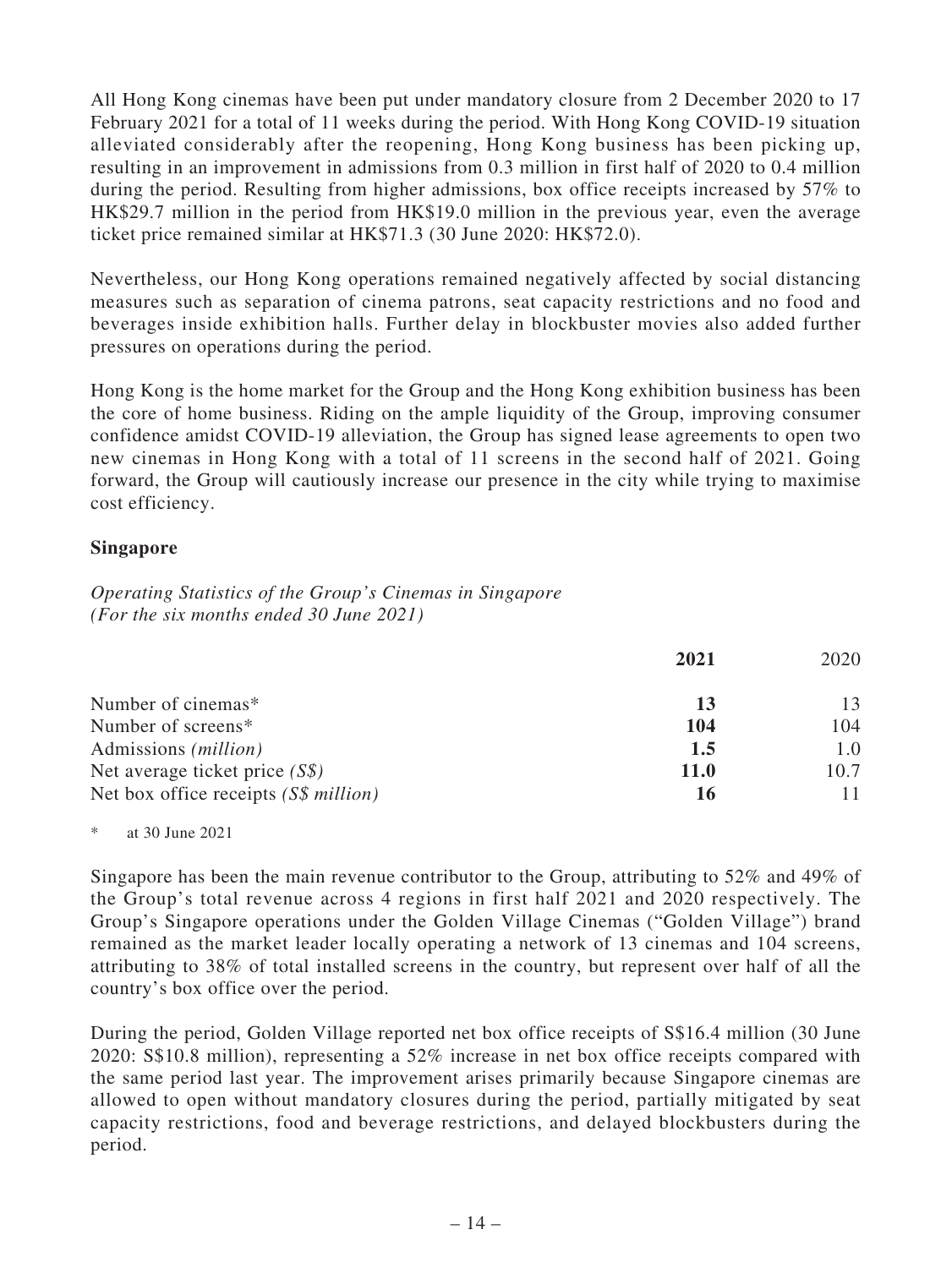To partially mitigate the effect from reduced box office, Golden Village has strived to open up new initiatives such as live concerts streaming, special movie screening, sales of movie vouchers, and partnership with landlords, e-commerce websites, to maximise our merchandise sales income as much as possible. In the meantime, Golden Village continued to source quality independent movies for distributions in Singapore to position the chain for exclusive screenings.

Golden Village has been a household name in Singapore with a considerable larger scale of operations compared with local competitors. We remain confident in Golden Village business prospects, and will continue to expand Golden Village market leadership in Singapore going forward. The Group's new 8 screens cinema in Katong Mall is expected to open in the 4th quarter of 2021. Katong will be the first "new cinema" concept of Golden Village intending to serve as an entertainment center featuring flexible exhibition halls that can host live concerts and theatres, a foyer area that combines the aesthetics and practical uses of an art gallery, as well as a movie themed Gold Class bar and lounge that intends to provide the best immersive dining experience to patrons. Golden Village will gradually convert its other cinemas into similar entertainment centers concept to attract patrons return to cinemas as their top choice of entertainment. At the same time, Golden Village will also increase movie related merchandises sales and event organizing to maximise other income.

The Group's intended merger of Golden Village with mm2 Asia Limited's subsidiary mm Connect Pte. Ltd. which operates 8 cinemas in Singapore and 14 cinemas in Malaysia, as well as the two companies' film distribution businesses in the region and mm2 Asia Limited's online streaming business into one larger entity remains in progress as of the end of the reporting period. The Group will announce when further material progress is made.

### **Taiwan**

*Operating Statistics of the Group's Cinemas in Taiwan (For the six months ended 30 June 2021)*

|                                       | 2021 | 2020 |
|---------------------------------------|------|------|
| Number of cinemas*                    | 15   | 16   |
| Number of screens*                    | 163  | 164  |
| Admissions ( <i>million</i> )         | 3.5  | 2.5  |
| Net average ticket price (NTD)        | 242  | 249  |
| Net box office receipts (NTD billion) | 0.9  | 0.6  |

\* at 30 June 2021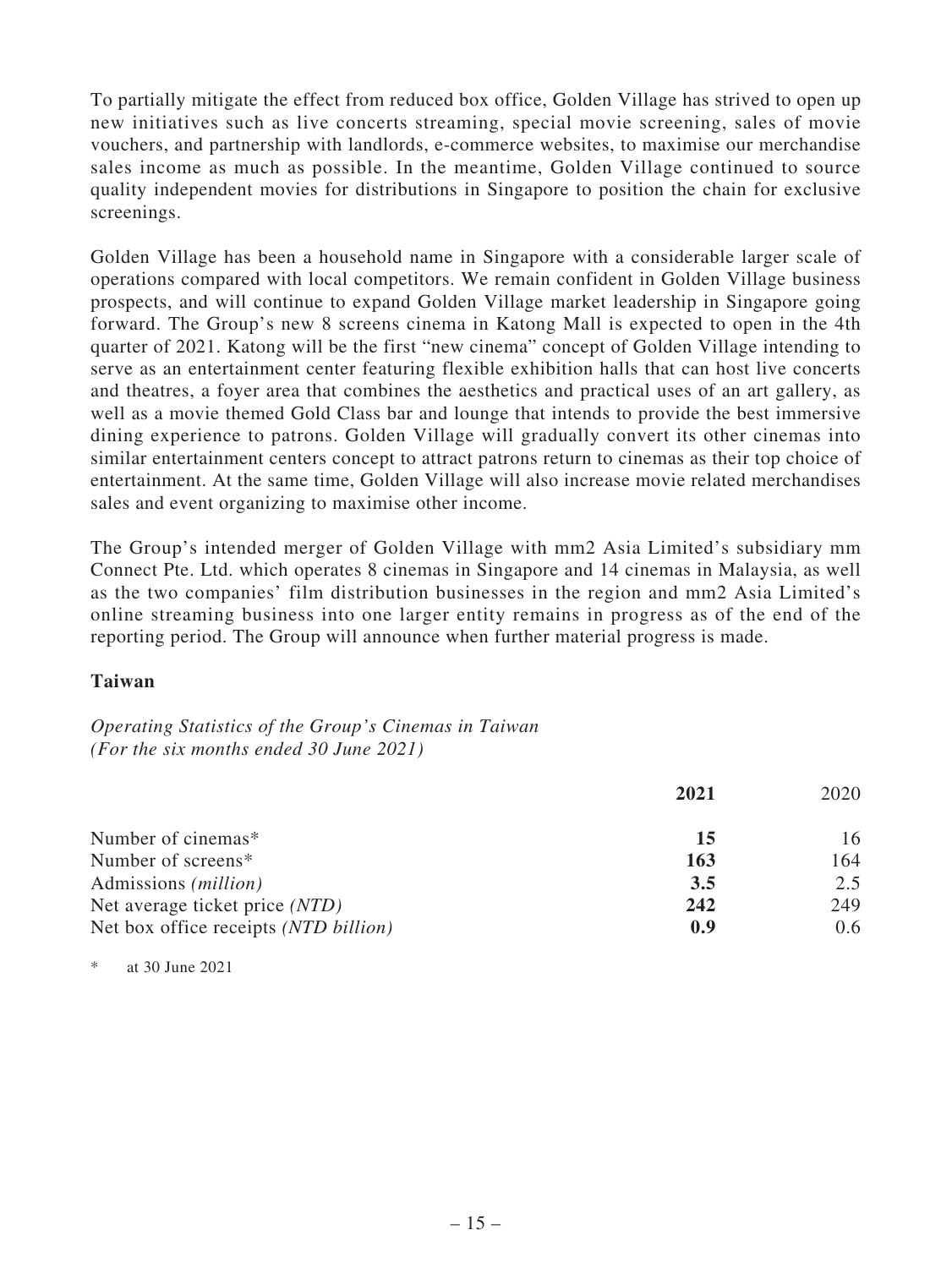The Group's 35.71% owned Vie Show continued to be the largest cinema chain in Taiwan operating a total of 15 cinemas, comprising of 163 screens as of 30 June 2021, with a market share of 39%. Adhering to the Group's comprehensive entertainment hub strategy, Vie Show operated a chain of "UNICORN" brand handmade popcorn across all its cinemas locations and a Japanese fried chicken chain "TORIKAI" in Taiwan. Vie Show has also ventured into the family focused artificial snow theme park "SNOWTOWN" in Taichung Mitsui Outlet Park. SNOWTOWN is an indoor theme park that allows visitors to enjoy snow at a "feels like" temperature of 20ºC. In addition, Vie Show has operated a mall in Xinyi District where its flagship Xinyi Vie Show cinema is located.

During the period, Taiwan's net box office receipts amounted to NTD0.9 billion, registering an increase of 36% from NTD0.6 billion in the same period last year. The increase was primarily due to return of Hollywood blockbusters against Taiwan's effective response to COVID-19 from January 2021 to April 2021 whereby patrons returned to cinemas. However, due to worsening of COVID-19 situation in May 2021, Taiwan cinemas are forced to close from 19 May 2021 to 12 July 2021 for a total of 8 weeks, which forbade the Group from generating any revenue.

Vie Show understands the importance of securing quality contents for its cinemas during the course of 2020 and 2021, in which its business was impacted primarily by the delay of Hollywood blockbusters. To partially mitigate such matters and to fully leverage on the market leadership in cinema operations locally, Vie Show has incorporated a new film production and film distribution associate Bole Film Co., Ltd (伯樂影業股份有限公司) with the Taiwan Ministry of Culture and other leading cinema chains in Taiwan in 2020. This entity will start to invest in film productions across Greater China from the second half of 2021.

Vie Show will continue to expand its market leadership in Taiwan and remain committed to the 4 new cinemas, which will gradually be constructed and enter operations from 2022 onwards, whereby upon completion will further enhance Vie Show market shares.

The Group is confident that once Taiwan COVID-19 situation alleviates and blockbuster movies are released, Vie Show's performance will quickly return to normal. The Group remained committed in Vie Show and will continue to develop Vie Show into a leading comprehensive entertainment operator in Taiwan.

# **Film & TV Programme Distribution and Production**

The Group's film library carried perpetual distribution rights for over 140 self-owned titles, which contributed steady licensing income to the Group. One of the Group's key initiatives is to work with external studios for redevelopment of the Group's existing classical Chinese movies intellectual property into online movies, and film derivative arts.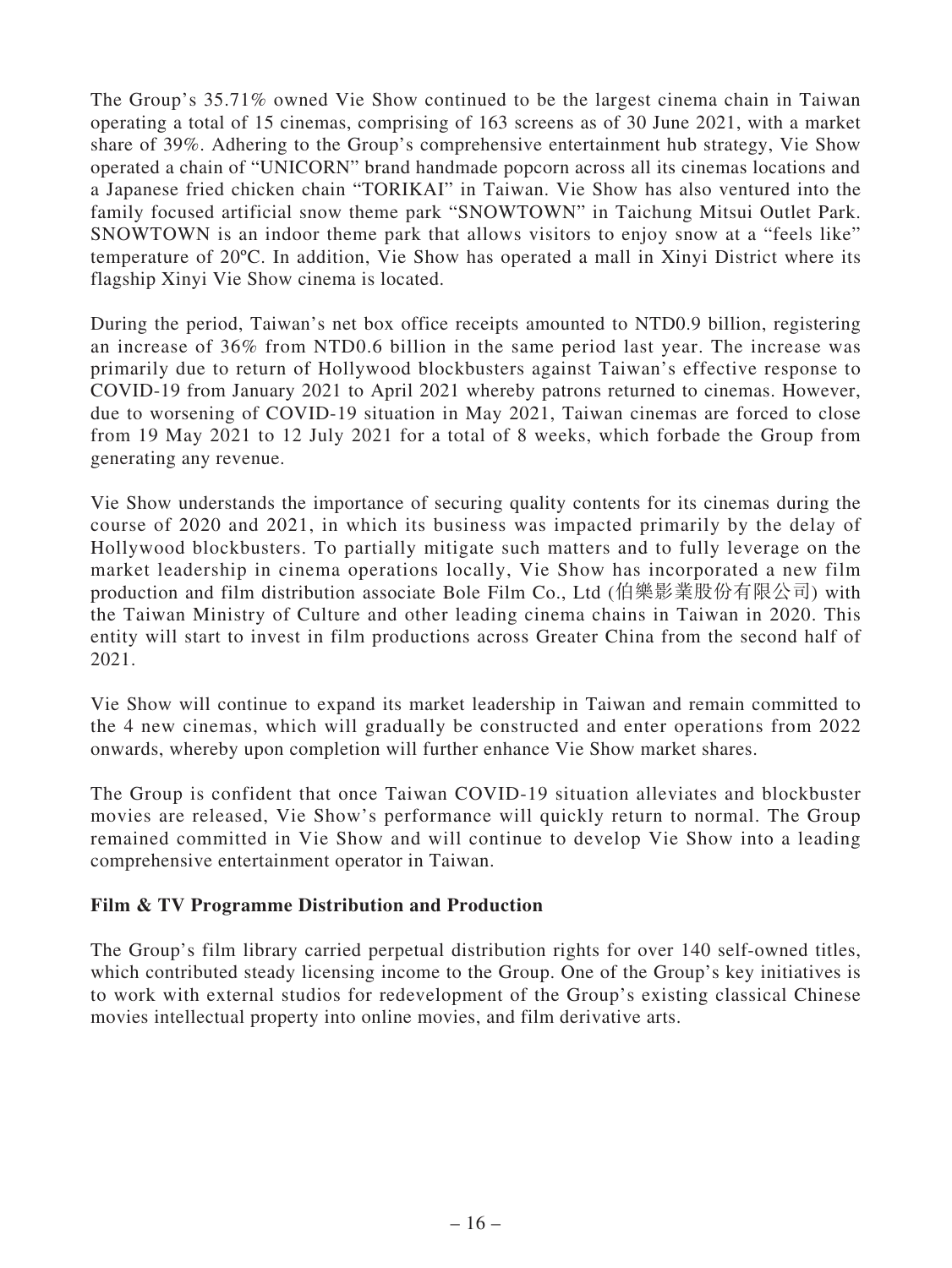Riding on the Group's leading position and long tradition in film distribution and production, the Group is one of the largest independent film distributors in Hong Kong, Singapore, and Taiwan. On an aggregated basis the Group's film distribution and production business recorded revenue of HK\$29.0 million (30 June 2020: HK\$16.2 million), representing a increase of 80% compared to same period last year along with increase in cinema admissions and overall box office. The distribution revenue was mainly generated by distributing releases such as *Shock Wave 2 (*拆彈專家 2) in Hong Kong and Singapore. The famous releases outside Hong Kong was *GATAO* — *The Last Stray (*角頭-浪流連*)* in Taiwan and *Long Long Time Ago: The Diam Diam Era (*我們的故事3:沉默的年代*)* in Singapore.

For the production sector, the Group continued to remain prudent in investment decisions but remained active in seeking opportunities to work with local and overseas studios to produce movies and TV programmes of high quality.

# **FINANCIAL REVIEW**

# **Profit and Loss**

As the Group's cinemas opening period increased during the period, together with gradual release in Hollywood blockbusters, the Group's revenue increased by 37% to HK\$190.1 million (30 June 2020: HK\$138.8 million). However, as the Group's revenue increase arises primarily by box office income growth and the higher margin screen advertising and food and beverage businesses are restricted by various local government COVID-19 restrictions, the Group's gross profit margin reduced to 61% from 65% in similar period last year. Along with the rise in revenue, gross profit for the period amounted to HK\$116.3 million, compared with HK\$90.5 million during similar period last year, representing a 29% increase over the same period.

The Group has focused on cost savings during the reporting period to preserve its long-term competitiveness. Via reduction in marketing expenses, utilities expenses, part-time labour costs, and other non-essential services, the Group has managed to reduce its selling and distribution costs by HK\$7.9 million during the period, representing 4% reduction from same period last year.

Other revenue of HK\$26.1 million represents primarily subsidies and rental support from governments and landlords. This represents HK\$27.9 million reduction compared with the same period of last year. Interest income during the period reduced to HK\$1.9 million from HK\$5.8 million in the same period of last year in light of the low interest environment.

The Group's finance costs consisted mainly of interest expense on bank loans and interest on lease liabilities. Interest expense on bank loans amounted to HK\$9.7 million, compared with HK\$17.7 million in similar periods last year, the reduction is primarily due to gradual principal amortisation and low interest environment during COVID-19.

The Group's joint venture in Taiwan recorded a net loss during the period, in which the Group's share of loss of the joint venture amounted to HK\$29.4 million (30 June 2020: share of loss of HK\$33.5 million).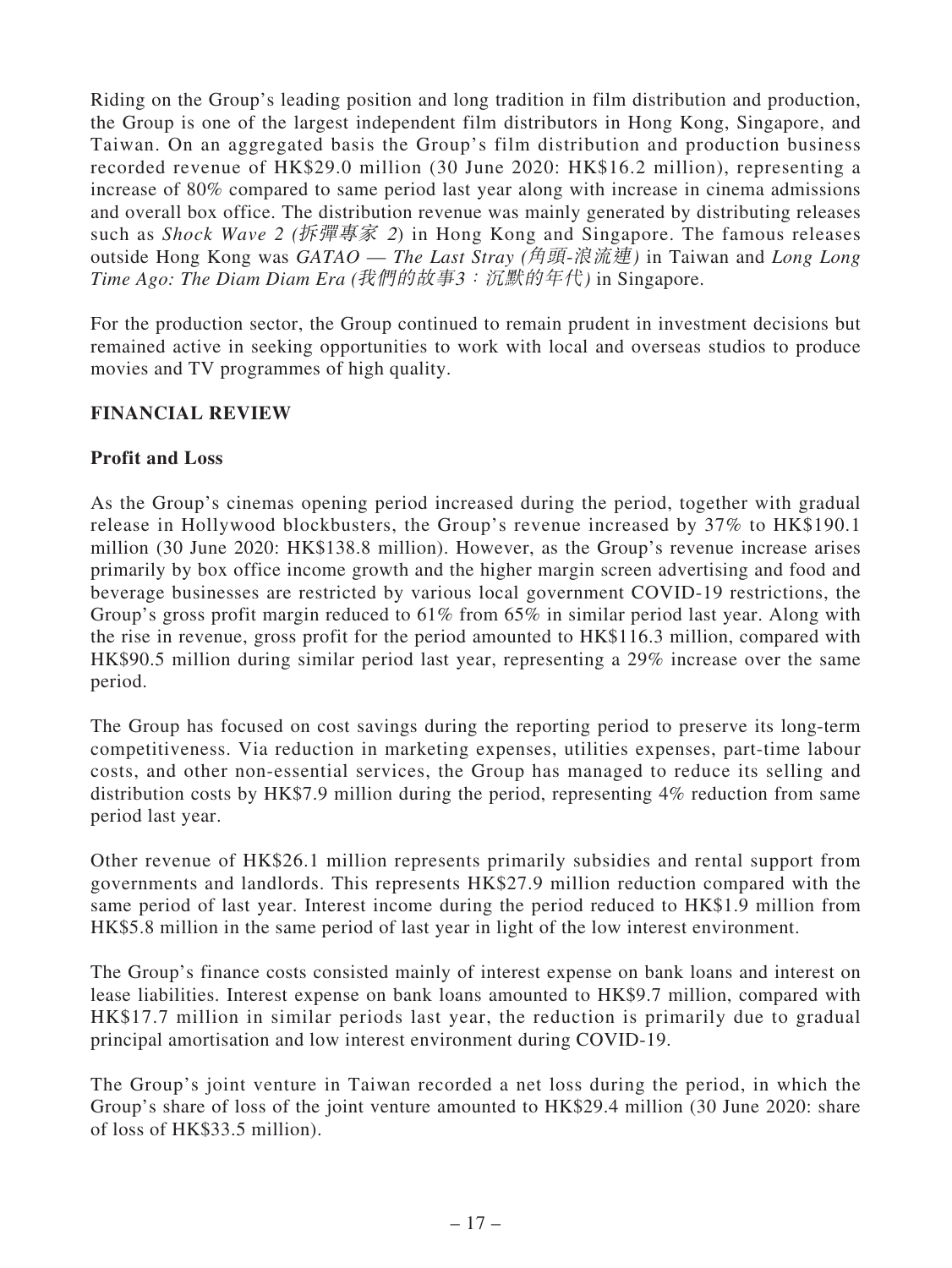Depreciation expense for the period amounted to HK\$79.0 million (30 June 2020: HK\$97.8 million). The Group has made a non-recurring assets impairment amounted to HK\$54.7 million (30 June 2020: HK\$6.1 million). As a result, loss attributable to equity holders was HK\$179.5 million, compared with a loss of HK\$155.4 million in the corresponding period last year. Not taking into account a non-recurring assets impairment, the Group's loss attributable to equity holders was HK\$124.8 million, an improvement compared with a loss of HK\$149.3 million same period last year.

# **FINANCIAL RESOURCES AND LIQUIDITY**

Despite the serious economic challenges, the Group's financial position remained healthy with net assets of HK\$1,682.9 million as of 30 June 2021.

As of 30 June 2021, the Group has total cash and bank balances amounted to HK\$857.7 million (31 December 2020: HK\$1,053.4 million), within which pledged bank balances amounted to HK\$67.9 million (31 December 2020: HK\$67.9 million).

The Group's total outstanding bank borrowings amounted to HK\$1,124.5 million (31 December 2020: HK\$1,206.1 million), translating into a modest net borrowings (defined as total outstanding bank borrowings less cash and bank balances) of HK\$266.9 million (31 December 2020: HK\$152.7 million). The Group's bank borrowings comprised primarily of a 3-year committed loan facility secured by pledged cash, corporate guarantees, equity shares and properties.

The Group's gearing ratio, calculated on the basis of bank borrowings over total assets stood at a healthy level of 28.9% (31 December 2020: 29.0%). Net gearing ratio calculated on the basis of net borrowings over total assets stood at a healthy level of 6.9% (31 December 2020: 3.7%) and our cash to bank borrowings ratio at 76.3% (31 December 2020: 87.3%). The Group at this moment has reasonable financial leverage. Management viewed the Group's financial position to be in a healthy position providing sufficient liquidity to withstand any challenge posted by COVID-19, while also able to support ongoing cinema projects, as well as potential acquisitions of other regional entertainment companies. The Group believes that its current cash holding and available financial facilities will provide sufficient resources for its working capital requirements.

The Group's assets and liabilities are principally denominated in United States dollars, Hong Kong dollars, Renminbi and Singapore dollars, except for certain assets and liabilities associated with the investments in Taiwan. The Group's bank borrowings are denominated in Hong Kong dollars and Singapore dollars in line with the Group's main operating currencies. Each of the Group's overseas operations were operating in their local currencies and are subject to minimal exchange risk. The Group will continue to assess the exchange risk exposure, and will consider possible hedging measures in order to minimise the risk at reasonable cost. The Group did not have any significant contingent liabilities or off-balance sheet obligations as of 30 June 2021 (31 December 2020: Nil).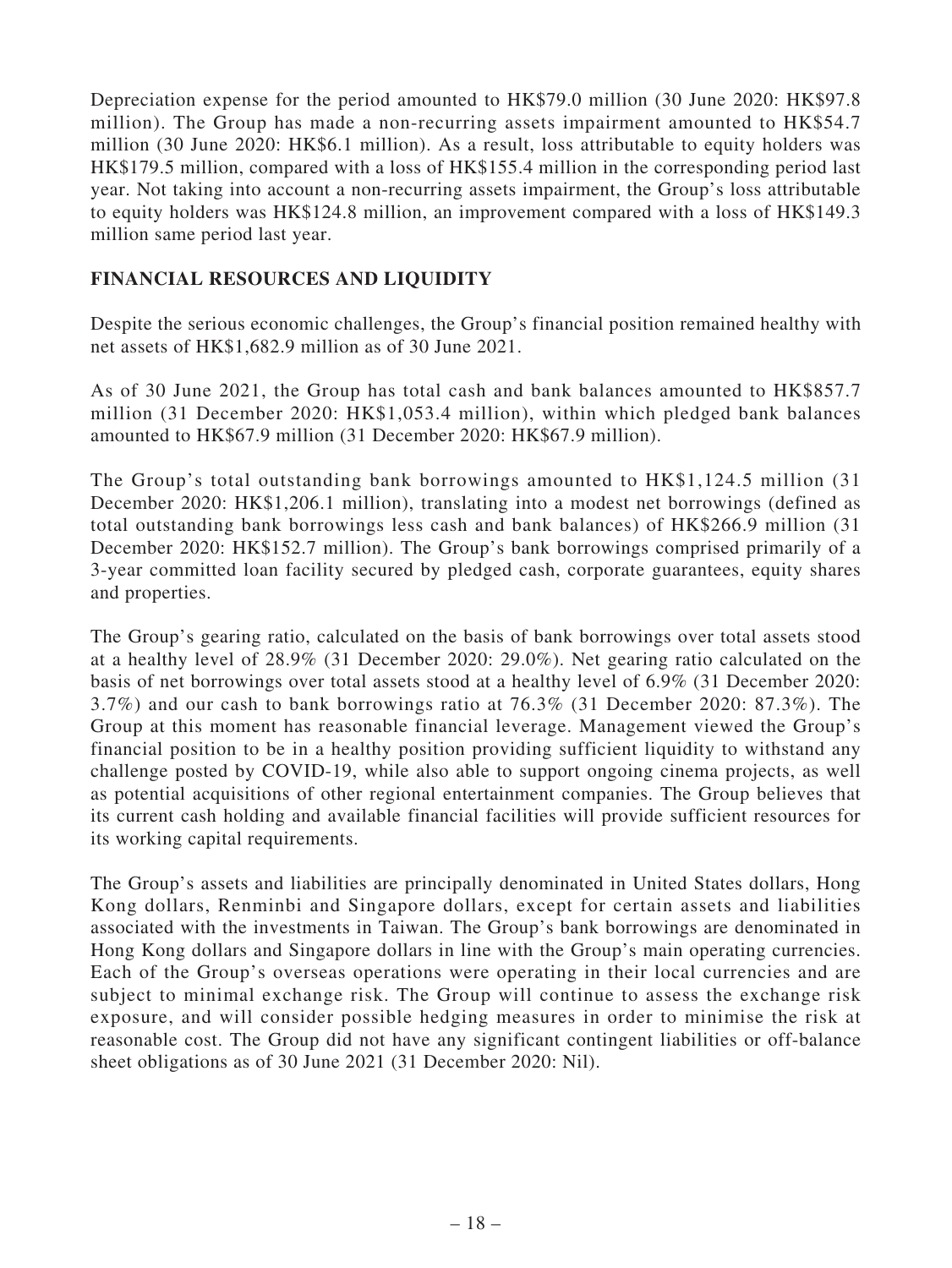# **OUTLOOK**

COVID-19 remained an unprecedented challenge to worldwide economy since 2020, and the film and cinema industry is undoubtedly one of the worst hit segments. We really appreciate the financial support from governments and landlords over the course of 2020 and 2021, but in order for cinemas to recover to become a sustainable operation, further subsidy and rental rebate is necessary.

As shown in the improvement in box office and admissions during the first half of 2021, the Group is confident that cinemas will remain a vital form of entertainment worldwide once COVID-19 restrictions alleviate and blockbuster movie returns. The Group will strategise to maximise non-film income by increasing merchandise sales, food and beverage offerings, and event organising to increase overall profitability.

In the PRC, the Group has signed cooperation agreements with local PRC governments in Suzhou and Xian to operate 4 stages and bring in unique live performances that marries advanced stage technology from Europe, local Chinese stories, created by renowned talents from all over the world, dedicated to providing a stunning theatrical experience to local audience. The Group will be responsible for the content creation and operation of the theatres and not be responsible for the capital expenditures in relation to the building of the theatre infrastructure. The unique business model allows the Group to venture into the traditionally asset heavy theatre operations with relatively modest investment. The first theatre is expected to enter operations in the 4th quarter of 2021.

In Hong Kong, the Group continues to explore opportunities to further expand our cinema network with 2 new cinemas totaled 11 screens set to open in the second half of 2021. Riding on the success of alternative contents in previous years, particularly live broadcasting of Japanese and Korean mini-concerts, the Group is exploring possibility to expand into live entertainment businesses locally. At the same time, the Group is dedicated to look for investment opportunities in quality film and/or distribution projects in the territory. The Group is of the view that successful COVID-19 containment measures in Hong Kong and improvement in overall consumer confidence against releases of Hollywood blockbusters will lead to rapid increase in cinema admissions from the second half of 2021 onwards.

In Singapore, the Group will continue to grow by actively pursuing suitable cinema sites. Currently, Katong site is under re-development and will bring in the best cinematic experience to patrons upon reopening on second half of 2021. The Group is dedicated to maintain high quality services in regular and Gold Class auditoriums and to introduce creative product offerings such as toys merchandise to its customers. Golden Village will continue to look for new opportunities to further strengthen its cinema network. Should the merger with mm2 Asia Limited's cinema operations successfully completed, the Group's Singapore operations will materially solidify its market leadership position and obtain further synergy from the leading market shares.

In Taiwan, Vie Show will continue to expand its cinema network with a stable pipeline of potential sites to be opened in the coming years, supplemented by further diversification into film productions and distributions, as well as food and beverage businesses.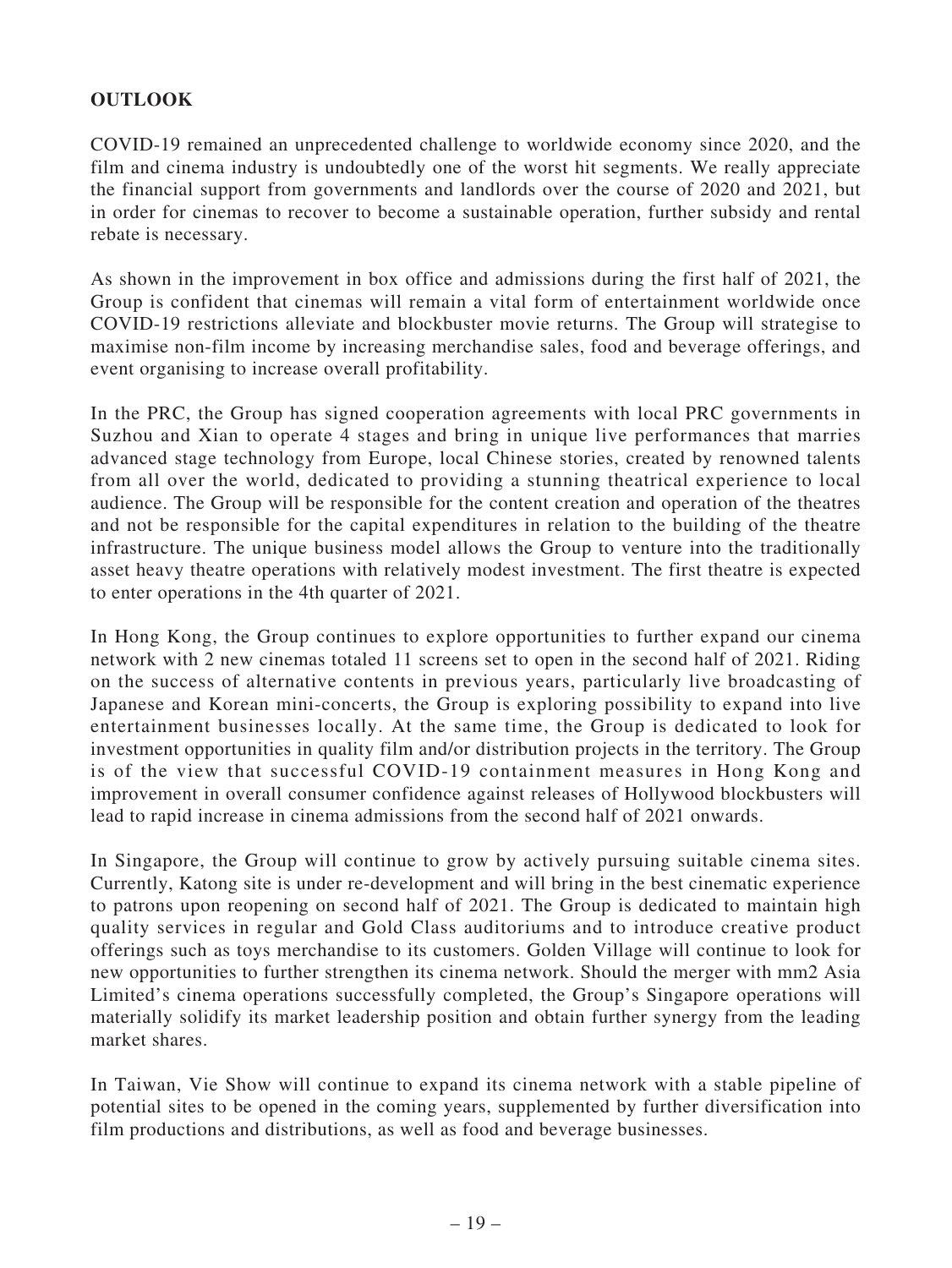Looking ahead, the Group will continue to actively seek investment opportunities in the regional media, entertainment, technology and lifestyle sectors that are related and/or creating synergies to the Group's existing businesses. The Group's strong liquidity on hand also allowed us to explore opportunistic acquisitions of fellow regional players, and development of new business in entertainment, technology and lifestyle industries that would create synergies to the Group and add values to the Shareholders.

# **EMPLOYEES AND REMUNERATION POLICIES**

As at 30 June 2021, the Group employed 309 (31 December 2020: 318) permanent employees. The Group remunerates its employees mainly by reference to industry practice. In addition to salaries, commissions and discretionary bonuses, share options will be granted to employees based on individual performance and contribution to the Group. The Group also operates a defined contribution retirement benefit scheme under the Mandatory Provident Fund Schemes Ordinance and, as at 30 June 2021, there was no forfeited contribution arising from employees leaving the retirement benefit scheme.

# **INTERIM DIVIDEND**

The Directors do not recommend the payment of any interim dividend for the period ended 30 June 2021 (30 June 2020: Nil).

# **PURCHASE, SALE OR REDEMPTION OF LISTED SECURITIES**

The Company did not redeem any of its listed securities during the period ended 30 June 2021. Neither the Company nor any of its subsidiaries has repurchased or sold any of the Company's listed securities on The Stock Exchange of Hong Kong Limited (the "Stock Exchange") during the period.

# **COMPLIANCE WITH MODEL CODE**

The Company has adopted its own code on terms no less exacting than those set out in the Model Code for Securities Transactions by Directors of Listed Issuers in Appendix 10 of the Listing Rules (the "Model Code"). The Company has made specific enquiries with all the Directors and all of them have confirmed that they had complied with the requirements set out in the Model Code and the Company's Code for the period ended 30 June 2021.

# **COMPLIANCE WITH CODE ON CORPORATE GOVERNANCE CODE**

The Board recognises the importance of good corporate governance to maintain the Group's competitiveness and lead to its healthy growth. The Company has taken steps not only to comply with code provisions as set out in the Corporate Governance Code (the "CG Code") under Appendix 14 to the Listing Rules but also to aim at enhancing corporate governance practices of the Group as a whole.

For the period ended 30 June 2021, the Company has complied with the code provisions of CG Code, with the exception of code provisions A.4.1, A.6.7 and E.1.2.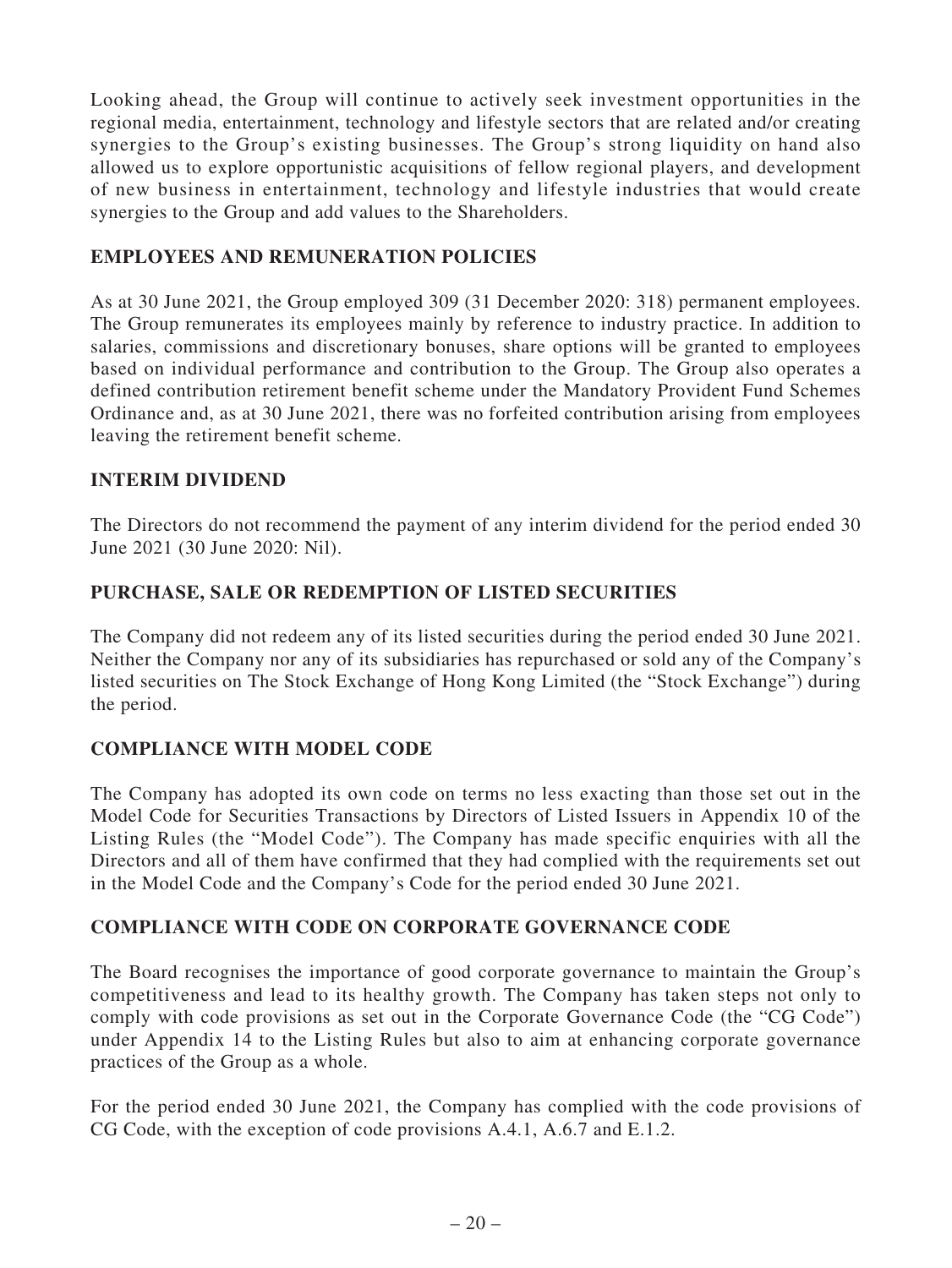Pursuant to code provision A.4.1 of the CG Code, non-executive directors of a listed issuer should be appointed for a specific term, subject to re-election. All non-executive Directors were not appointed for a specific term but are subject to the requirement of retirement by rotation and re-election at least once every three years at the annual general meetings of the Company in accordance with the relevant provisions of the Company's Bye-laws, accomplishing the same purpose as being appointed for a specific term. As such, the Company considers that sufficient measures have been taken to ensure that the Company's corporate governance practices are no less exacting than those in the code provisions of the CG Code.

The code provision A.6.7 of the Corporate Governance Code stipulates that independent nonexecutive directors and non-executive directors should attend general meetings to gain and develop a balanced understanding of the views of shareholders. Ms. Wong Sze Wing, independent non-executive Director, was unable to attend the annual general meeting of the Company held on 18 June 2021 (the "AGM") due to the implementation of the travel restriction and quarantine requirements among overseas and Hong Kong resulted from the outbreak of COVID-19.

Code provision E.1.2 requires the chairman of the Board to attend the AGM. Mr. Wu Kebo, the Chairman of the Board, was unable to attend the AGM due to other business commitment. Ms. Chow Sau Fong, Fiona, who took the chair of the AGM, together with other members of the Board who attended the AGM were of sufficient calibre and knowledge for answering questions at the AGM.

# **AUDIT COMMITTEE**

The Audit Committee was established with written terms of reference in accordance with the CG Code. The Audit Committee is delegated by the Board to assess matters related to the financial information and to perform the duties, including reviewing the Company's financial controls and internal control, financial and accounting policies and practices and the relationship with the external auditor. The Audit Committee has reviewed the systems of internal control and the financial information for the period ended 30 June 2021.

# **PUBLICATION OF INTERIM RESULTS AND INTERIM REPORT**

This announcement is published on the websites of the Company and the Stock Exchange. The interim report of the Company for the period ended 30 June 2021 will be dispatched to the shareholders and made available on the same websites in due course.